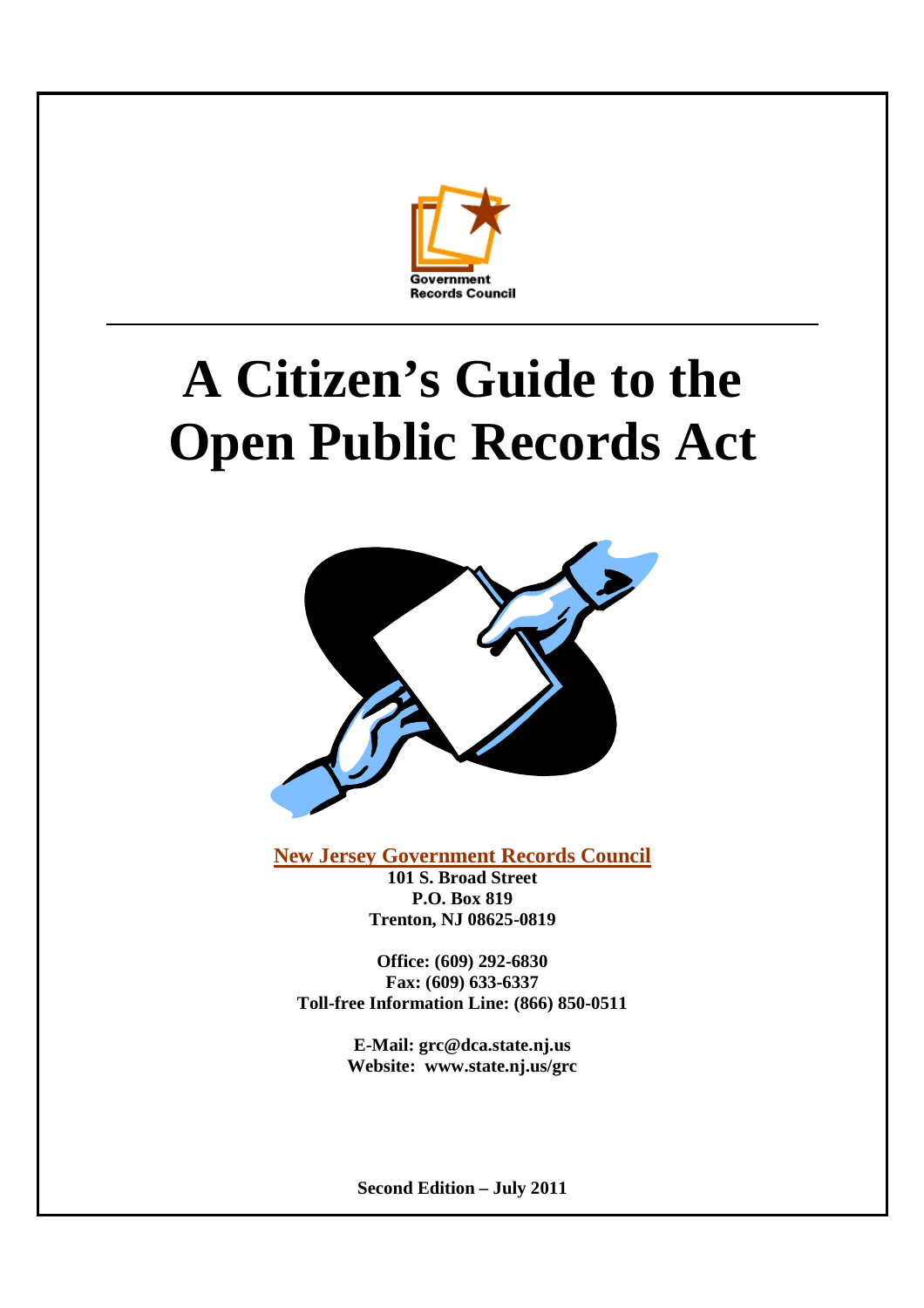# **A Citizen's Guide to the Open Public Records Act**

Second Edition – July 2011

# **Table of Contents**

|                                                                             | 4  |
|-----------------------------------------------------------------------------|----|
|                                                                             | 5  |
|                                                                             | 5  |
| Are there other ways to request access to government records besides OPRA?  | 5  |
|                                                                             | 6  |
|                                                                             | 6  |
|                                                                             | 7  |
|                                                                             | 13 |
|                                                                             | 14 |
|                                                                             | 16 |
|                                                                             | 16 |
|                                                                             | 17 |
| Can I specify how I want the custodian to send me the records?              | 17 |
|                                                                             | 17 |
| What happens if an employee other than the custodian receives my OPRA       | 18 |
| When should I expect a response to my OPRA request?                         | 18 |
|                                                                             | 18 |
|                                                                             | 19 |
| Can the custodian take more than seven $(7)$ business days to respond to my | 19 |
| What should a custodian's response to my request contain?                   | 19 |
| How much can the custodian charge me for my OPRA request?                   | 19 |
|                                                                             | 22 |
| Can the custodian "black out" portions of the records I requested?          | 23 |
|                                                                             | 24 |
|                                                                             | 25 |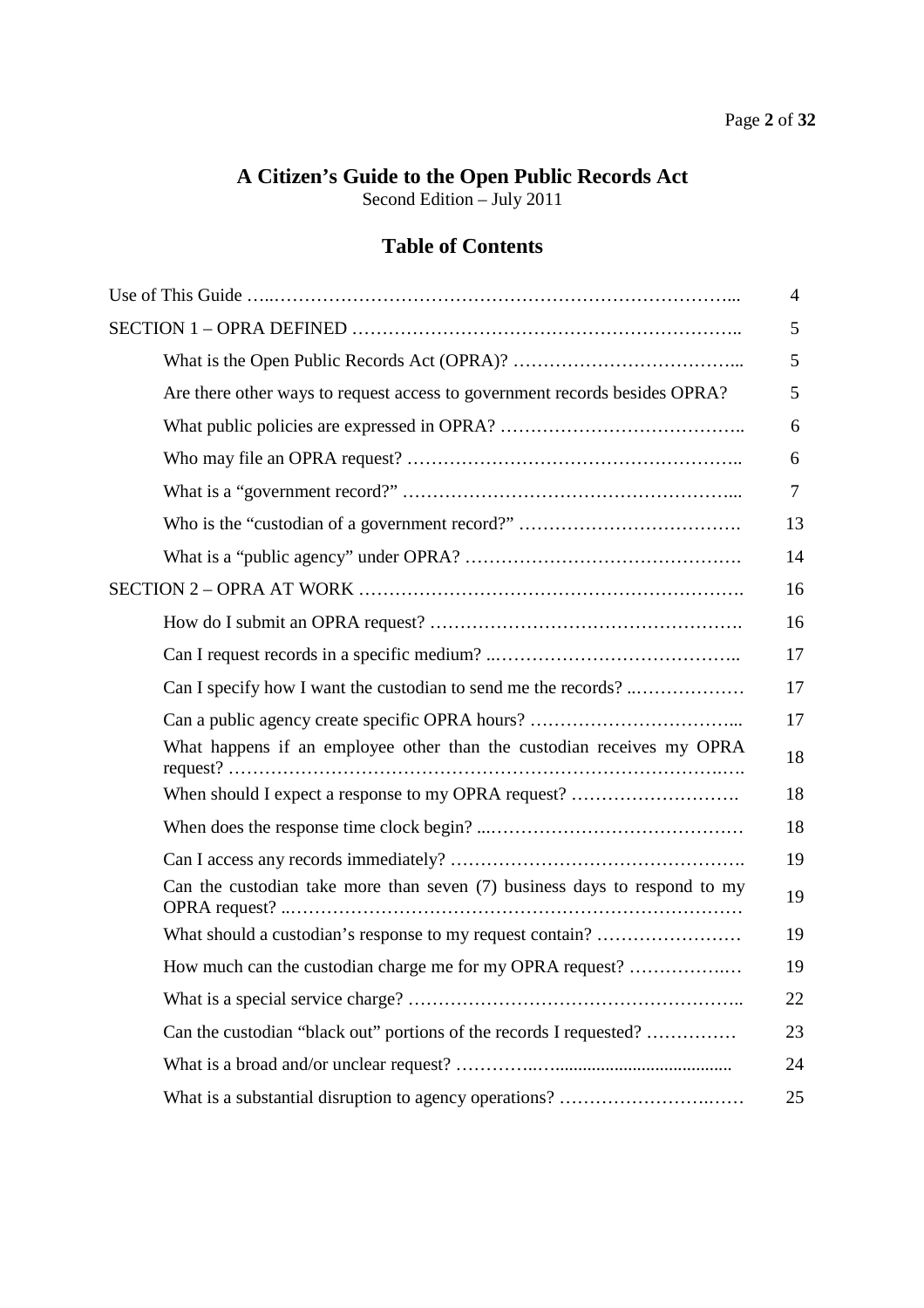# Page **3** of **32**

| Can a custodian deny me access to government records?                    | 26 |
|--------------------------------------------------------------------------|----|
| What can I do if a custodian denies me access to government records?     | 26 |
|                                                                          | 27 |
|                                                                          | 28 |
|                                                                          | 28 |
|                                                                          | 28 |
|                                                                          | 28 |
|                                                                          | 29 |
| How is a Denial of Access Complaint filed and handled?                   | 29 |
| What happens when the Government Records Council starts investigating a  | 30 |
|                                                                          | 31 |
|                                                                          | 32 |
| Can I seek access to government records under OPRA for commercial use?   | 32 |
| How many OPRA requests can I make to one agency?                         | 32 |
| Can I bring my own photocopier into an agency's office to make copies?   | 32 |
| Can the custodian provide on-site inspection, but deny copies of records | 32 |
|                                                                          | 32 |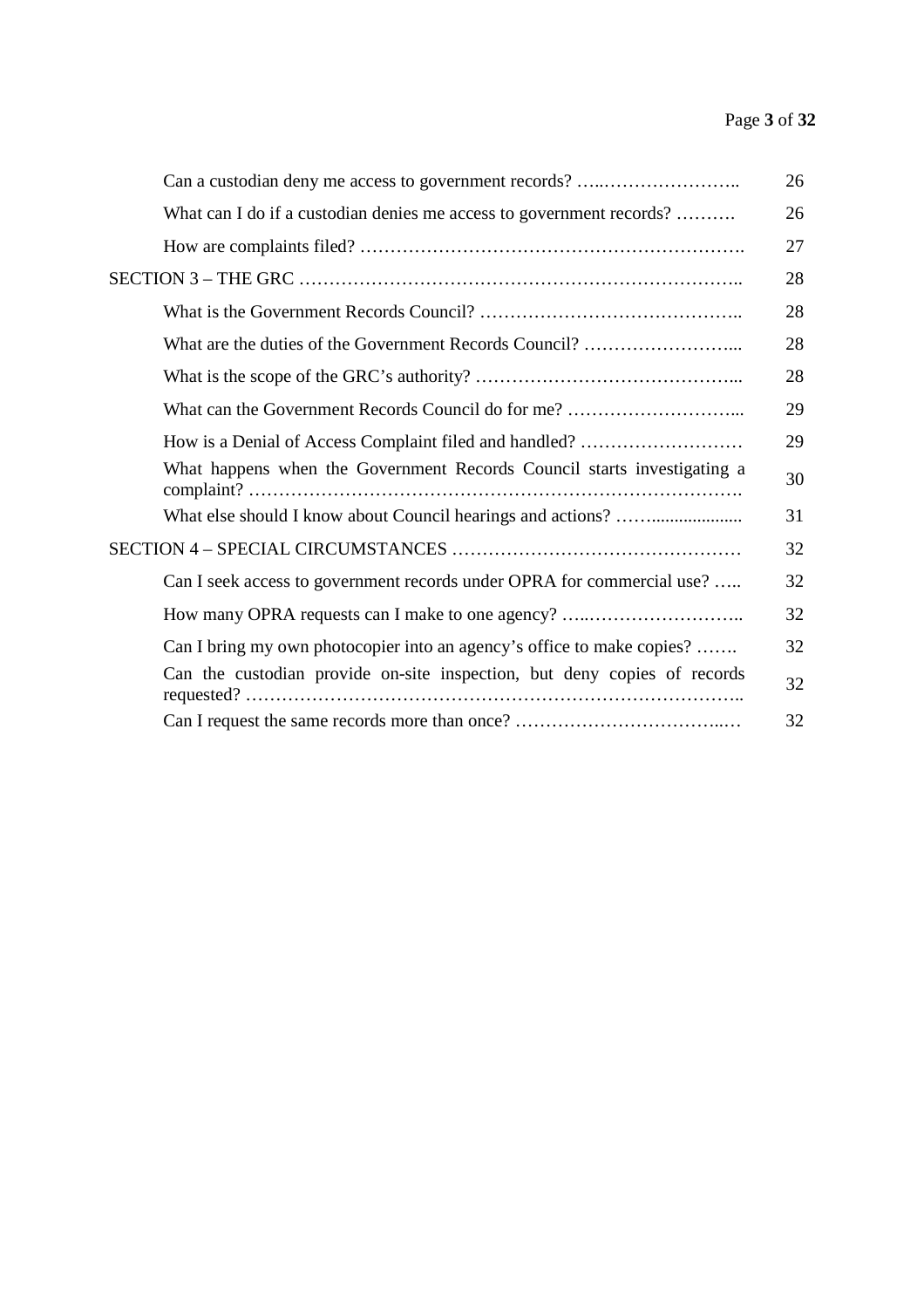# **A Citizen's Guide to the Open Public Records Act**

The Citizen's Guide to the Open Public Records Act (OPRA) has been prepared by the Government Records Council to help the public understand the requirements of the State of New Jersey's Open Public Records Act (N.J.S.A. 47:1A-1 et seq.). This guide is intended to familiarize those who want access to public records of their rights and of the responsibilities of public agencies that hold records, but is not to serve as a legal reference.

The Council's website at www.state.nj.us/grc contains useful information on the law, including summaries of exceptions to disclosure, copies of gubernatorial Executive Orders, lists of statutes containing exceptions, and a search engine of all prior GRC decisions. Requestors are urged to check the website when questions arise and should also feel free to submit their questions to the Council via our toll-free information line (1-866-850-0511), e-mail (grc@dca.state.nj.us), or regular mail (101 South Broad Street, P.O. Box 819, Trenton, NJ 08625-0819).

In addition to this guide, the Council has other resource materials that may be useful in assisting requestors understand the provisions of OPRA. These materials include the following which can be accessed from the GRC's website at www.state.nj.us/grc/meetings/present:

- **•** OPRA PowerPoint presentation
- **Exemptions in OPRA handout**
- **Special Service Charge handout**
- **Useful OPRA Cases by Subject handout**
- E-mail Retention DARM Circular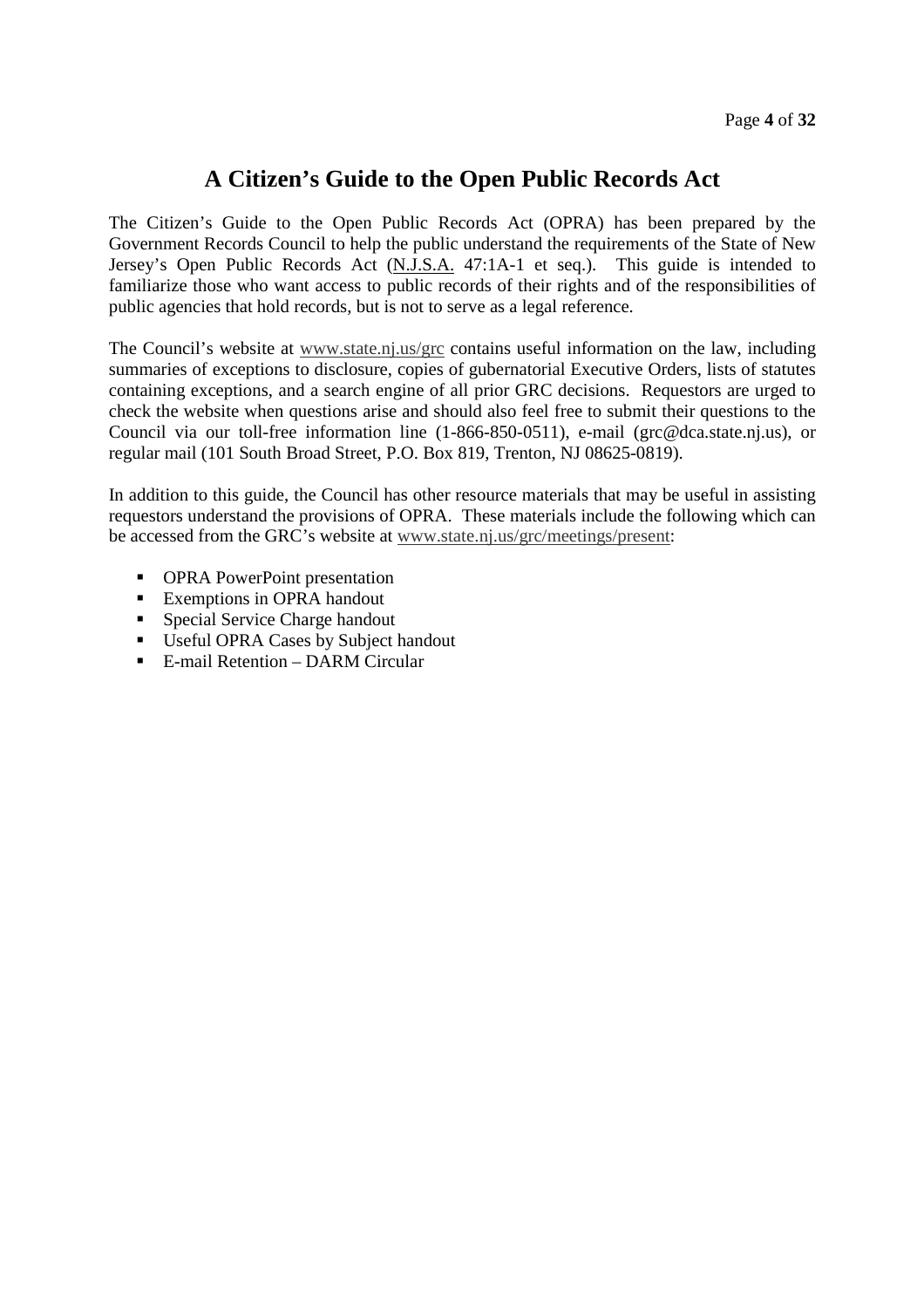# **SECTION 1 – OPRA DEFINED**

#### **What is the Open Public Records Act (OPRA)?**

OPRA is the State statute that replaces the old "Right to Know Law" which governs the public's access to government records in New Jersey. The law is compiled in the statutes as N.J.S.A. 47:1A-1 et seq.

Specifically, OPRA is intended to:

- Expand the public's right of access to government records;
- Create an administrative appeals process if access is denied; and
- Define what records are and are not "government records."

#### **Are there other ways to request access to government records besides OPRA?**

Yes. OPRA does not affect a requestor's common law right of access, or right of access via discovery.

If, in addition to requesting records under OPRA, a requestor seeks government records under the common law, please consider the following:

A public record under the common law is one required by law to be kept, or necessary to be kept in the discharge of a duty imposed by law, or directed by law to serve as a memorial and evidence of something written, said, or done, or a written memorial made by a public officer authorized to perform that function, or a writing filed in a public office. The elements essential to constitute a public record are that it be a written memorial, that it be made by a public officer, and that the officer be authorized by law to make it.

If the information requested is a "public record" under common law and the requestor has a legally recognized interest in the subject matter contained in the material, then the material must be disclosed if the individual's right of access outweighs the State's interest in preventing disclosure.

*Note that any challenge to a denial of a request for records under the common law cannot be made to the Government Records Council, as the Government Records Council only has jurisdiction to adjudicate challenges to denials of OPRA requests. A challenge to the denial of access under the common law can be made by filing an action in Superior Court. Additionally, the GRC cannot provide any guidance on how to submit a request under the common law.*

Discovery requests may also be served upon a public agency for access to government records pursuant to *N.J. Court Rules, 1969 R. 3:13-3* (2005) and *N.J. Court Rules, 1969 R. 7:7-7* (2005). Please note that requests for discovery do not affect a requestor's right to request the same records under OPRA.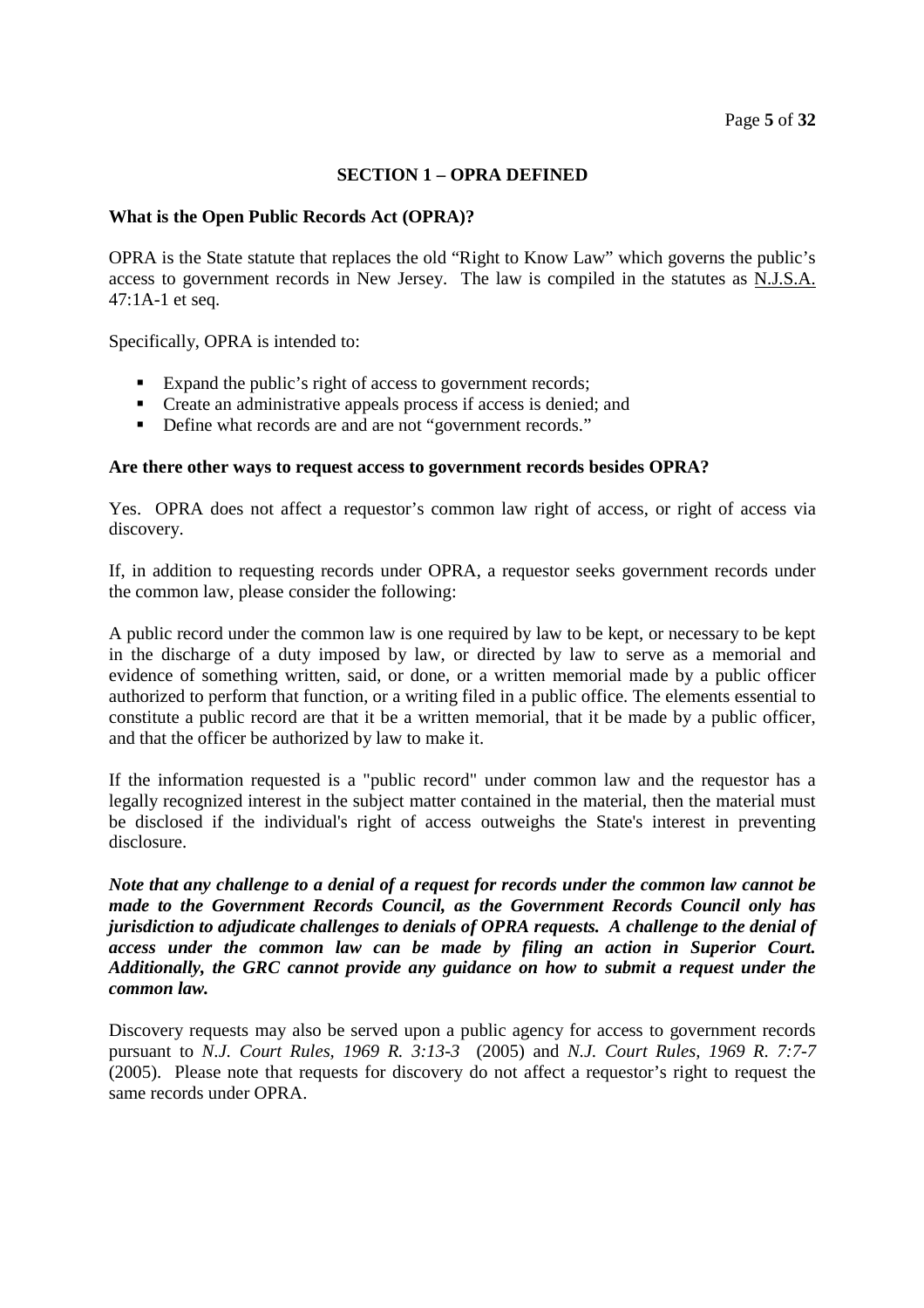*Note that any challenge to a denial of a request for records pursuant to a discovery request cannot be made to the Government Records Council, as the Government Records Council only has jurisdiction to adjudicate challenges to denials of OPRA requests. A challenge to the denial of access pursuant to a discovery request can be made by filing an action in Superior Court. Additionally, the GRC cannot provide any guidance on how to submit a request through discovery.*

# **What public policies are expressed in OPRA?**

OPRA provides overriding public policies in the legislative findings (N.J.S.A. 47:1A-1) which must be considered during the handling of all OPRA requests for access to government records. Those public policies are:

- Government records must be readily accessible for inspection, copying, or examination by its citizens, with certain exceptions, for the protection of the public interest.
- Any limitations on the right of access to government records must be interpreted in favor of the public's right of access.
- A public agency has a responsibility and an obligation to protect a citizen's personal information that is in the possession of a public agency when disclosure of that information would violate the citizen's reasonable expectation of privacy."

In fact, in Burnett v. County of Bergen, 198 N.J. 408 (2009), the Court held without ambiguity, that the privacy provision "is neither a preface nor a preamble." Rather, "the very language expressed in the privacy clause reveals its substantive nature; it does not offer reasons why OPRA was adopted, as preambles typically do; instead, it focuses on the law's implementation." "Specifically, it imposes an obligation on public agencies to protect against disclosure of personal information which would run contrary to reasonable privacy interests."

The above means that the court considers OPRA's privacy provision to be a substantive exemption from public access. The Government Records Council has routinely relied on this privacy provision to substantiate a custodian's withholding from public access a citizen's personal information such as home address and home telephone numbers. However, in each instance the Government Records Council conducts a balancing test to weigh the requestor's need for the personal information against the agency's need to keep the information confidential per advice from the NJ Office of the Attorney General. Thus, decisions to withhold personal information under this provision are made on a case-by-case basis.

#### **Who may file an OPRA request?**

Anyone! Although OPRA specifically references "citizens of this State," (N.J.S.A. 47:1A-1) the Attorney General's Office advises that OPRA does not prohibit access to residents of other states. Also, requestors may file OPRA requests anonymously without providing any personal contact information, even though space for that information appears on the form; thus anonymous requests are permitted. However, OPRA specifically prohibits anonymous requests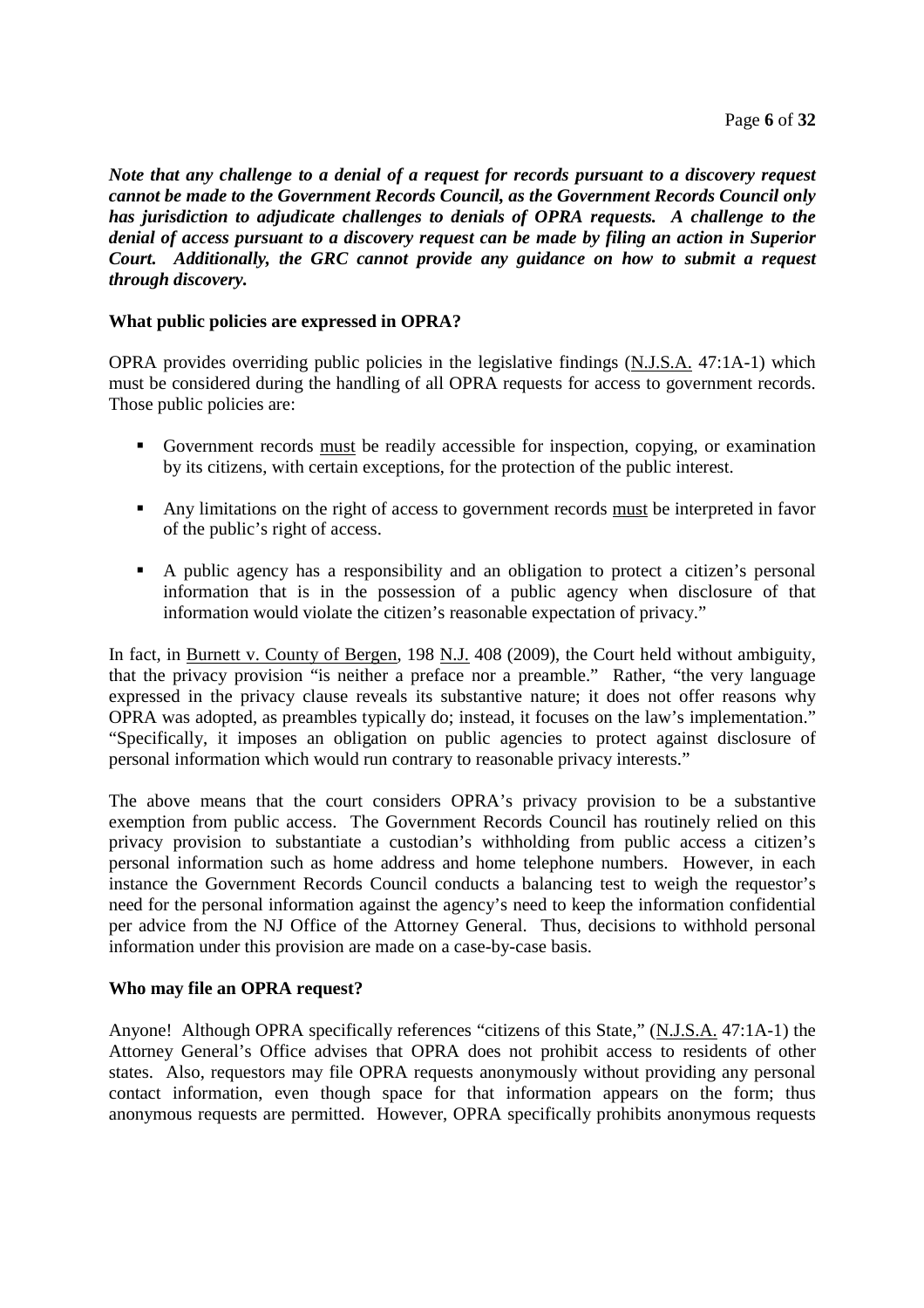for victims' records. N.J.S.A. 47:1A-2.2. If a permissible anonymous request involves making copies and the estimated cost exceeds \$5.00, the custodian may request a deposit. N.J.S.A.  $47:1A-5.f.$ 

# **What is a "government record?"**

OPRA's definition of a government record expands the old Right to Know Law definition (which was limited to records *required* by law to be maintained on file).

OPRA specifically defines a government record as:

"… any paper, written or printed book, document, drawing, map, plan, photograph, microfilm, data processed or image processed document, information stored or maintained electronically or by sound-recording or in a similar device, or any copy thereof, that has been *made, maintained or kept on file* … or *that has been received* in the course of his or its official business …" (Emphasis added.) N.J.S.A. 47:1A-1.1.

Generally stated, a "government record" means any record that has been made, maintained, or kept on file in the course of official business, or that has been received in the course of official business.

OPRA covers more than just paper records. Under OPRA, a "government record" includes printed records, tape recordings, microfilm, electronically stored records (including e-mails and data sets stored in a database), books, maps, photographs, etc.

All government records are subject to public access unless specifically exempt under OPRA or any other law. There are 24 specific exemptions contained in OPRA which are listed below:

# **N.J.S.A. 47:1A-1.1**

- 1) Inter-agency or intra-agency advisory, consultative or deliberative material (Note: generally refers to draft documents or documents used in a deliberative process).
- 2) Legislative records. Specifically:
	- a. information received by a member of the Legislature from a constituent or information held by a member of the Legislature concerning a constituent, including but not limited to information in written form or contained in any email or computer data base, or in any telephone record whatsoever, *unless it is information the constituent is required by law to transmit*;
	- b. any memorandum, correspondence, notes, report or other communication prepared by, or for, the specific use of a member of the Legislature in the course of the member's official duties, *except that this provision shall not apply to an otherwise publicly-accessible report which is required by law to be submitted to the Legislature or its members*.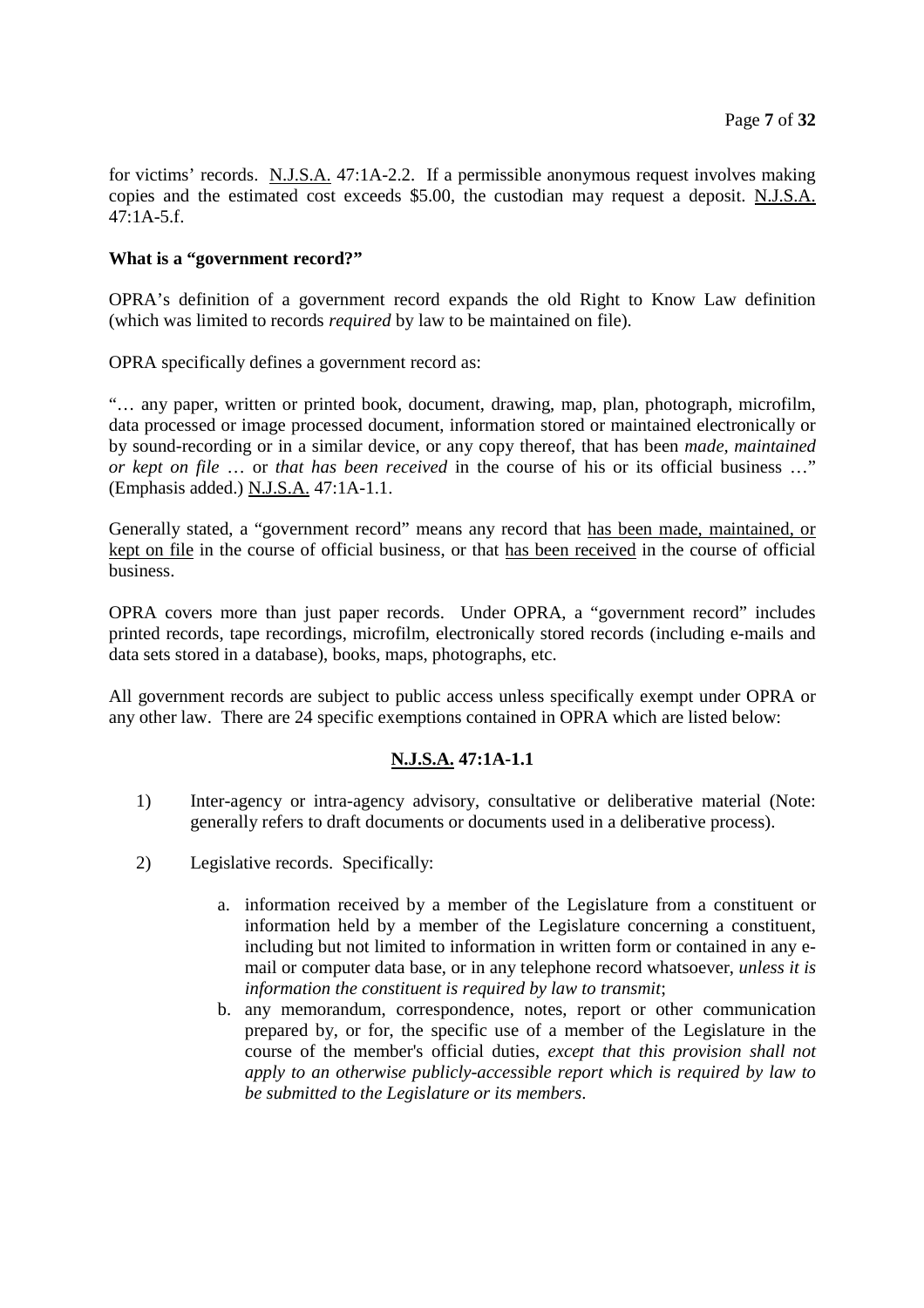- 3) Medical examiner records photographs, negatives, prints, videotapes taken at the scene of death or in the course of post mortem examination or autopsy, *except:*
	- *a. when used in a criminal action or proceeding in this State which relates to the death of that person,*
	- *b. for the use as a court of this State permits, by order after good cause has been shown and after written notification of the request for the court order has been served at least five days before the order is made upon the county prosecutor for the county in which the post mortem examination or autopsy occurred,*
	- *c. for use in the field of forensic pathology or for use in medical or scientific education or research, or*
	- d. *or use by any law enforcement agency in this State or any other state or federal law enforcement agency*.
- 4) Criminal investigatory records records which are not required by law to be made, maintained or kept on file that are held by a law enforcement agency which pertain to any criminal investigation or related civil enforcement proceeding. (Note: N.J.S.A. 47:1A-3.b. lists specific criminal investigatory information which must be disclosed).
- 5) Victims' records an individually-identifiable file or document held by a victims' rights agency which pertains directly to a victim of a crime except that a victim of a crime shall have access to the victim's own records. "Victims' rights agency" means a public agency, or part thereof, the primary responsibility of which is providing services, including but not limited to food, shelter, or clothing, medical, psychiatric, psychological or legal services or referrals, information and referral services, counseling and support services, or financial services to victims of crimes, including victims of sexual assault, domestic violence, violent crime, child endangerment, child abuse or child neglect, and the Victims of Crime Compensation Board.
- 6) Trade secrets and proprietary commercial or financial information obtained from any source. Includes data processing software obtained by a public agency under a licensing agreement which prohibits its disclosure.
- 7) Any record within the attorney-client privilege.
- 8) Administrative or technical information regarding computer hardware, software and networks which, if disclosed would jeopardize computer security.
- 9) Emergency or security information or procedures for any buildings or facility which, if disclosed, would jeopardize security of the building or facility or persons therein.
- 10) Security measures and surveillance techniques which, if disclosed, would create a risk to the safety or persons, property, electronic data or software.
- 11) Information which, if disclosed, would give an advantage to competitors or bidders.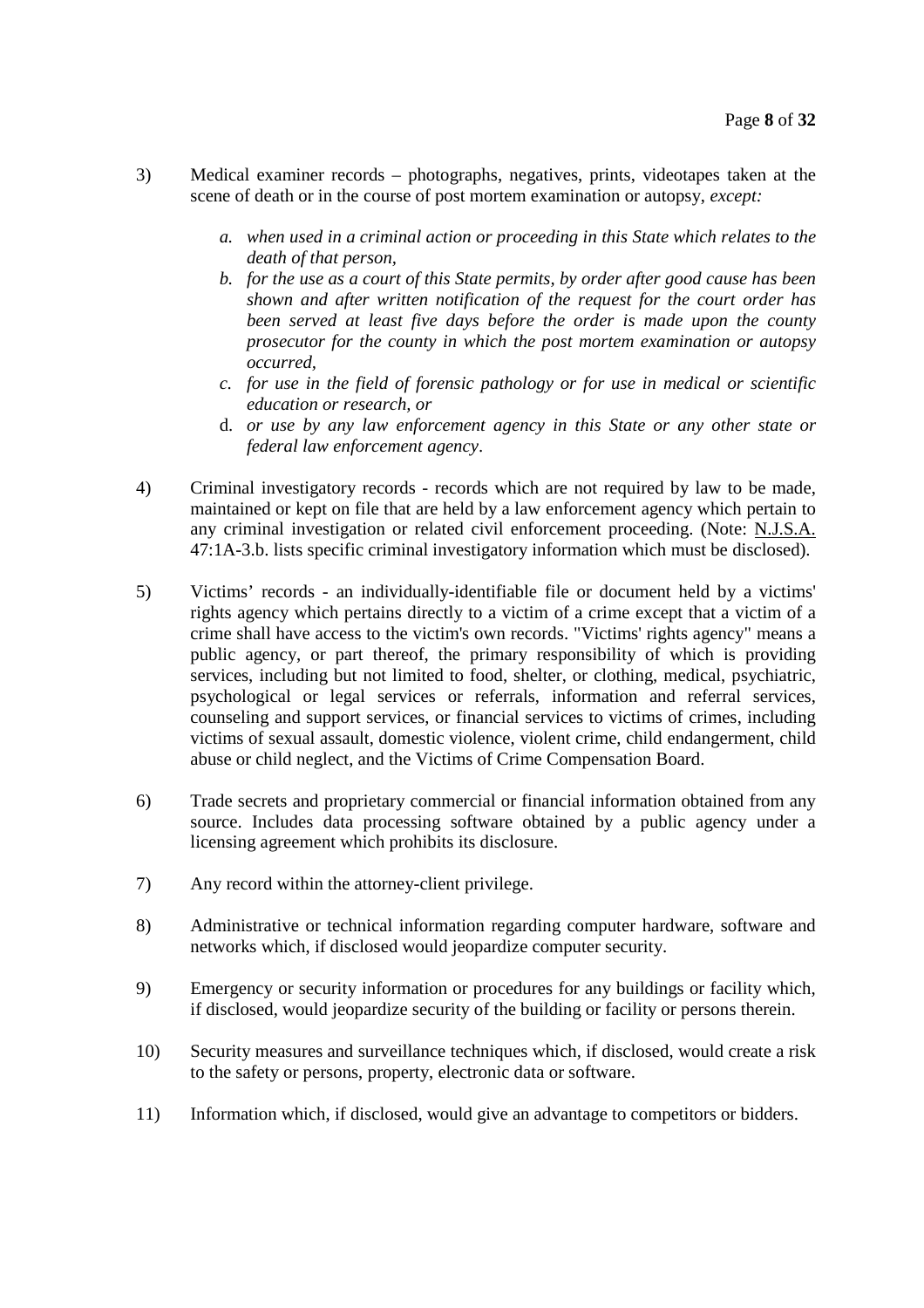- 12) Information generated by or on behalf of public employers or public employees in connection with:
	- a. Any sexual harassment complaint filed with a public employer;
	- b. Any grievance filed by or against an individual; or
	- c. Collective negotiations, including documents and statements of strategy or negotiating position.
- 13) Information which is a communication between a public agency and its insurance carrier, administrative service organization or risk management office.
- 14) Information which is to be kept confidential pursuant to court order.
- 15) Certificate of honorable discharge issued by the United States government (Form DD-214) filed with a public agency, *except that a veteran or the veteran's spouse or surviving spouse shall have access to the veteran's own records*.
- 16) Personal identifying information. Specifically:
	- a. Social security numbers, *except that a social security number contained in a record required by law to be made, maintained or kept on file by a public agency shall be disclosed when access to the document or disclosure of that information is not otherwise prohibited by State or federal law, regulation or order or by State statute, resolution of either or both houses of the Legislature, Executive Order of the Governor, rule of court or regulation promulgated under the authority of any statute or executive order of the Governor*.
	- b. Credit card numbers
	- c. Unlisted telephone numbers
	- d. Drivers' license numbers.

#### *Except for:*

- *a. Use by any government agency, including any court or law enforcement agency, in carrying out its functions,*
- *b. or any private person or entity acting on behalf thereof,*
- *c. or any private person or entity seeking to enforce payment of court-ordered child support; except with respect to the disclosure of driver information by the Division of Motor Vehicles as permitted by section 2 of P.L.1997, c.188 (C.39:2-3.4);*
- 17) Certain records of higher education institutions:
	- a. Pedagogical, scholarly and/or academic research records and/or the specific details of any research project, *except that a custodian may not deny inspection of a government record or part thereof that gives the name, title,*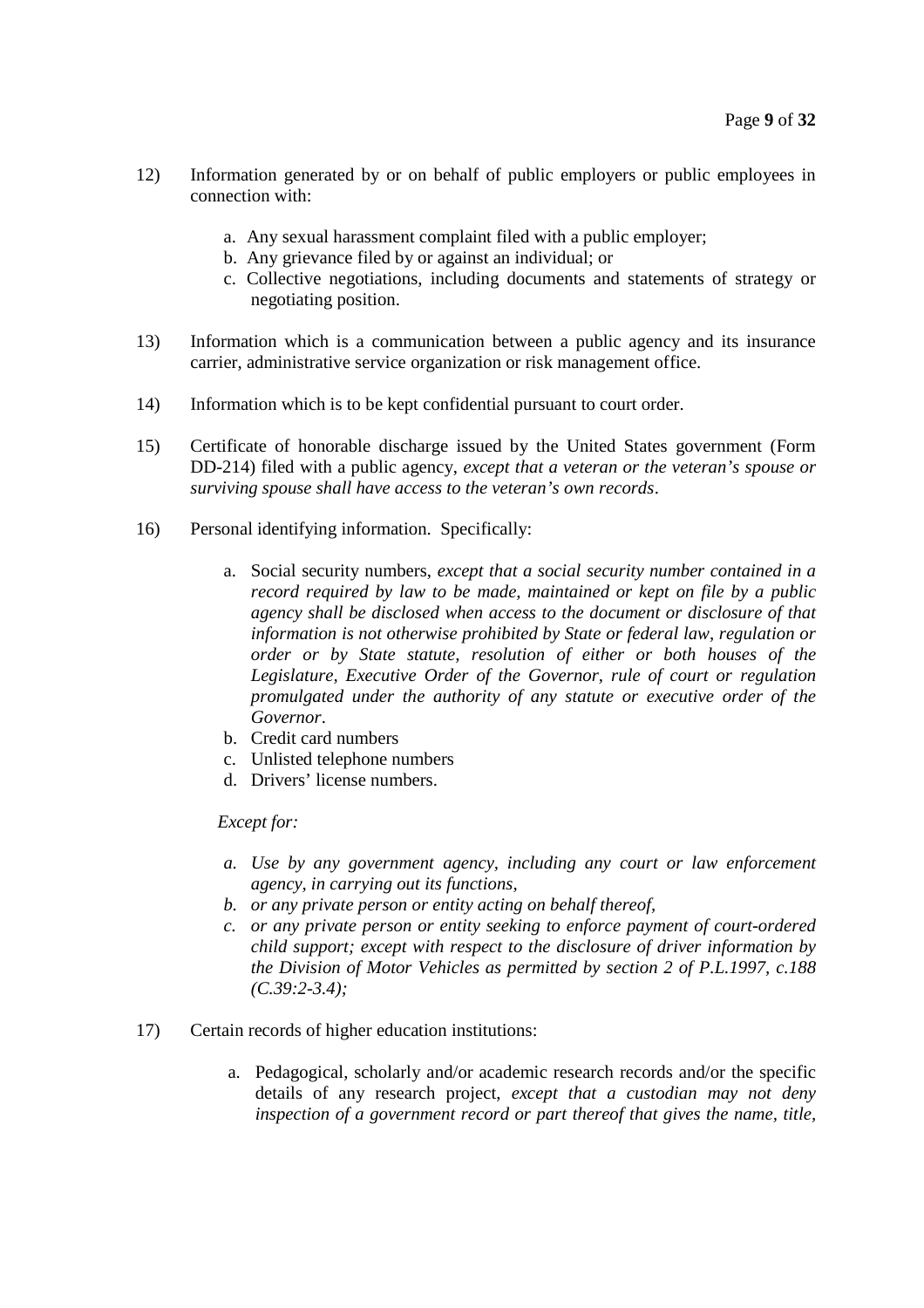*expenditures, source and amounts of funding and date when the final project summary of any research will be available*.

- b. Test questions, scoring keys and other examination data pertaining to the administration of an examination for employment or academic examination.
- c. Records of pursuit of charitable contributions or records containing the identity of a donor of a gift if the donor requires non-disclosure of the donor's identity as a condition of making the gift provided that the donor has not received any benefits of or from the institution of higher education in connection with such gift other than a request for memorialization or dedication.
- d. Valuable or rare collections of books and/or documents obtained by gift, grant, bequest or devise conditioned upon limited public access.
- e. Information contained on individual admission applications.
- f. Information concerning student records or grievance or disciplinary proceedings against a student to the extent disclosure would reveal the identity of the student.

# **N.J.S.A. 47:1A-1.2**

18) Biotechnology trade secrets.

# **N.J.S.A. 47:1A-2.2**

19) Limitations to convicts - personal information pertaining to the person's victim or the victim's family, including but not limited to a victim's home address, home telephone number, work or school address, work telephone number, social security account number, medical history or any other identifying information. *Information may be released only if the information is necessary to assist in the defense of the requestor. A determination that the information is necessary to assist in the requestor's defense shall be made by the court upon motion by the requestor or his representative*.

#### **N.J.S.A. 47:1A-3.a.**

20) Ongoing investigations – any records pertaining to an investigation in progress by any public agency if disclosure of such record or records shall be detrimental to the public interest. *This provision shall not be construed to allow any public agency to prohibit access to a record of that agency that was open for public inspection, examination, or copying before the investigation commenced*.

# **N.J.S.A. 47:1A-5.k.**

21) Public defender records that relate to the handling of any case, *unless authorized by law, court order, or the State Public Defender*.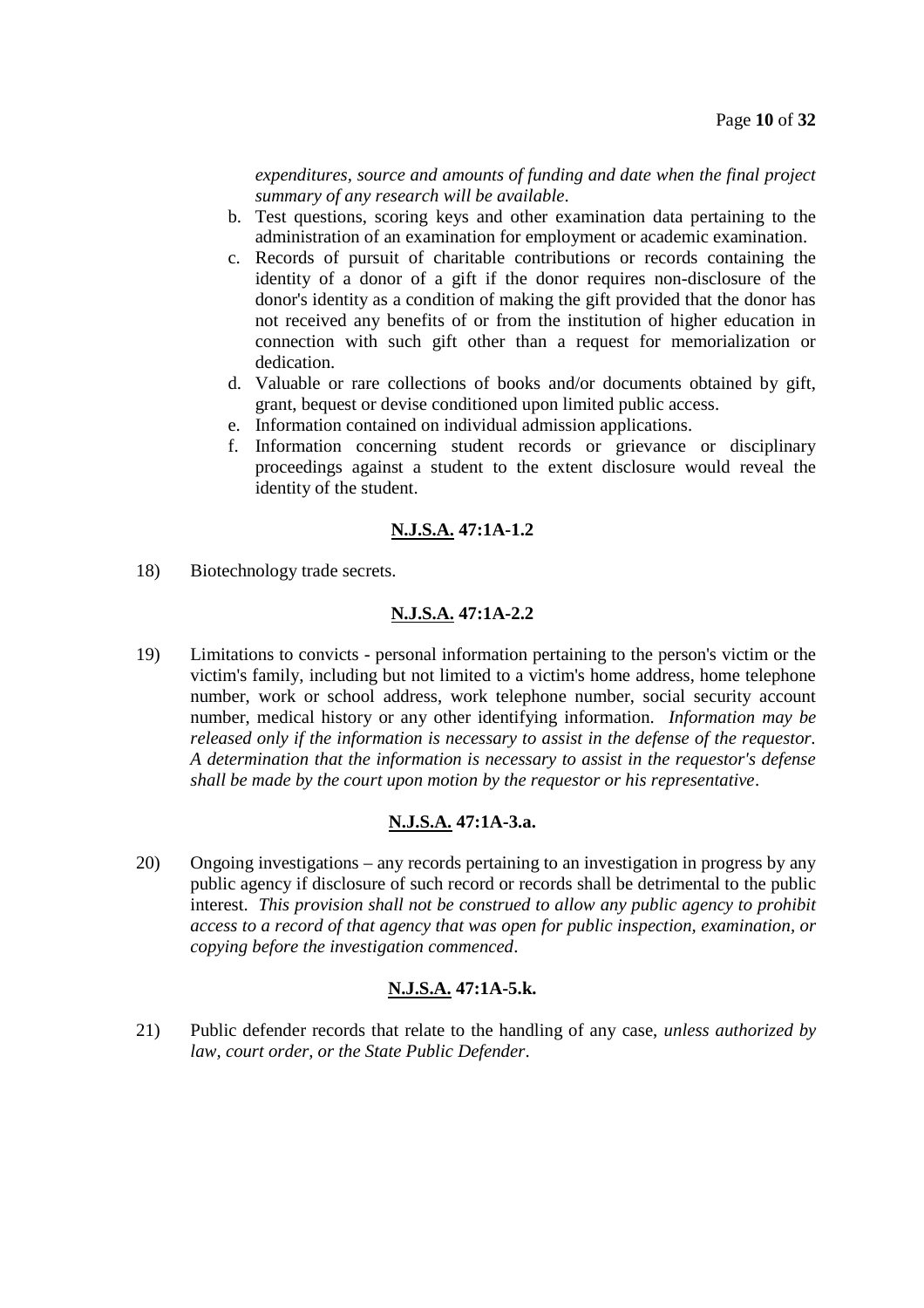# **N.J.S.A. 47:1A-9**

22) Upholds exemptions contained in other State or federal statutes and regulations, Executive Orders of the Governor, Rules of Court, Constitution of this State, or judicial case law.

# **N.J.S.A. 47:1A-10**

- 23) Personnel and pension records, *except specific information identified as follows*:
	- *a. An individual's name, title, position, salary, payroll record, length of service, date of separation and the reason for such separation, and the amount and type of any pension received,*
	- *b. When required to be disclosed by another law, when disclosure is essential to the performance of official duties of a person duly authorized by this State or the United States, or when authorized by an individual in interest.*
	- *c. Data contained in information which disclose conformity with specific experiential, educational or medical qualifications required for government employment or for receipt of a public pension, but not including any detailed medical or psychological information*.

# **N.J.S.A. 47:1A-1 (Legislative Findings)**

24) Privacy Interest - "a public agency has a responsibility and an obligation to safeguard from public access a citizen's personal information with which it has been entrusted when disclosure thereof would violate the citizen's reasonable expectation of privacy."

Burnette v. County of Bergen, 198 N.J. 408 (2009). Without ambiguity, the court held that the privacy provision "is neither a preface nor a preamble." Rather, "the very language expressed in the privacy clause reveals its substantive nature; it does not offer reasons why OPRA was adopted, as preambles typically do; instead, it focuses on the law's implementation." "Specifically, it imposes an obligation on public agencies to protect against disclosure of personal information which would run contrary to reasonable privacy interests."

# **Executive Order No. 21 (McGreevey 2002)**

- 1) Records where inspection, examination or copying would substantially interfere with the State's ability to protect and defend the State and its citizens against acts of sabotage or terrorism, or which, if disclosed, would materially increase the risk or consequences of potential acts of sabotage or terrorism.
- 2) Executive Orders No. 9 (Hughes), 11 (Byrne), 79 (Byrne) and 69 (Whitman) are hereby continued to the extent that they are not inconsistent with this Executive Order.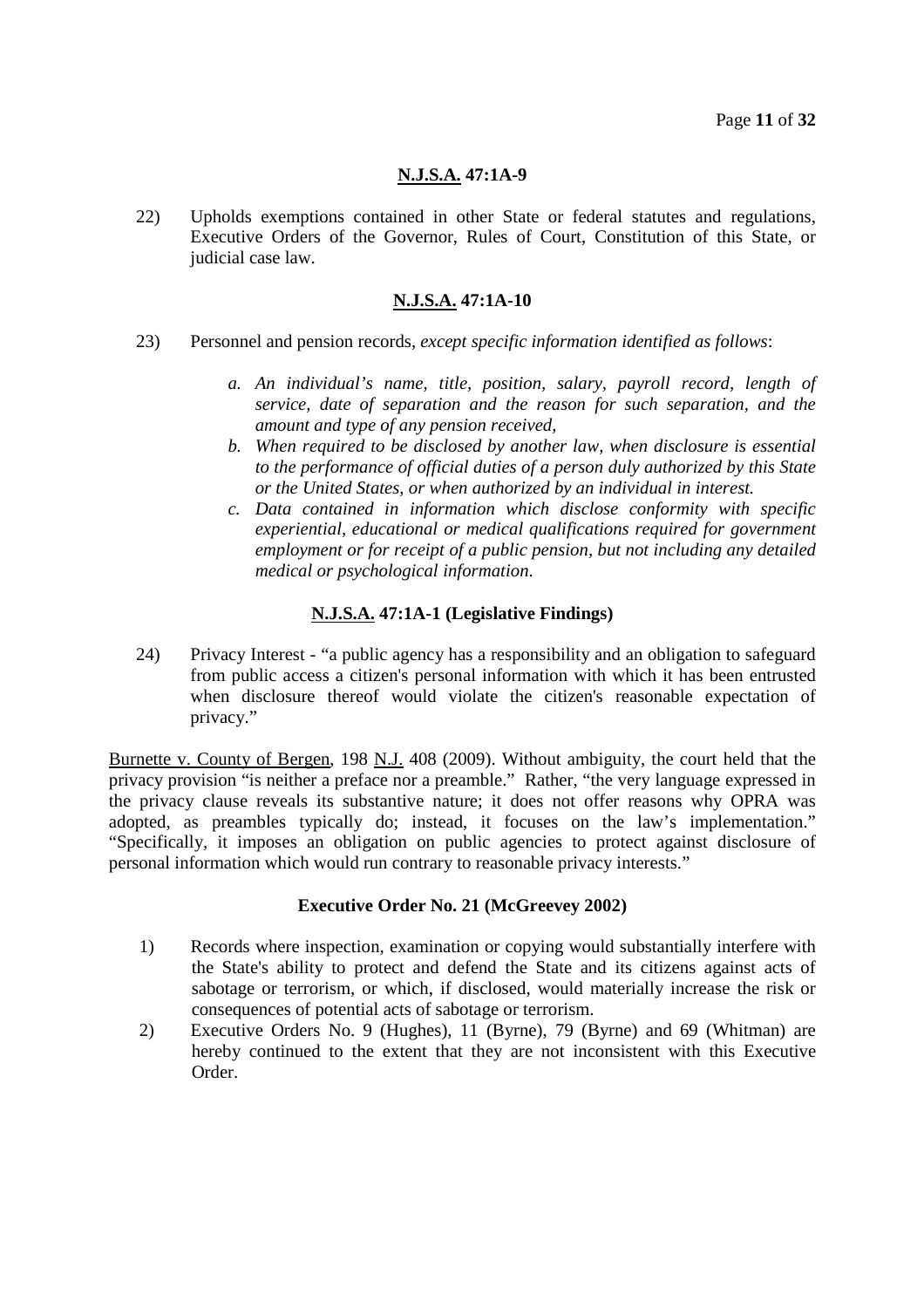Executive Order No. 9 (Hughes) exemptions which are still active:

- a. Questions on examinations required to be conducted by any State or local governmental agency;
- b. Personnel and pension records (same as N.J.S.A. 47:1A-10);
- c. Records concerning morbidity, mortality and reportable diseases of named persons required to be made, maintained or kept by any State or local governmental agency;
- d. Records which are required to be made, maintained or kept by any State or local governmental agency which would disclose information concerning illegitimacy;
- e. Fingerprint cards, plates and photographs and other similar criminal investigation records which are required to be made, maintained or kept by any State or local governmental agency;
- f. Criminal records required to be made, maintained and kept pursuant to the provisions of R. S. 53:1-20.1 and R. S. 53:1- 20.2;
- g. Personal property tax returns required to be filed under the provisions of Chapter 4 of Title 54 of the Revised Statutes; and
- h. Records relating to petitions for executive clemency.

Executive Order No. 11 (Byrne) exemptions are the same as N.J.S.A. 47:1A-10.

Executive Order No. 79 (Byrne) exemptions are the similar to # 8, 9, 10 above under N.J.S.A. 47:1A-1.1.

Executive Order No. 69 (Whitman) exemptions that are still active: Fingerprint cards, plates and photographs and similar criminal investigation records that are required to be made, maintained or kept by any State or local governmental agency.

# **Executive Order No. 26 (McGreevey 2002)**

- 1) Certain records maintained by the Office of the Governor:
	- a. Any record made, maintained, kept on file or received by the Office of the Governor in the course of its official business which is subject to an executive privilege or grant of confidentiality established or recognized by the Constitution of this State, statute, court rules or judicial case law.
	- b. All portions of records, including electronic communications, that contain advisory, consultative or deliberative information or other records protected by a recognized privilege.
	- c. All portions of records containing information provided by an identifiable natural person outside the Office of the Governor which contains information that the sender is not required by law to transmit and which would constitute a clearly unwarranted invasion of personal privacy if disclosed.
	- d. If any of the foregoing records shall contain information not exempted by the provision of the Open Public Records Act or the preceding subparagraphs (a),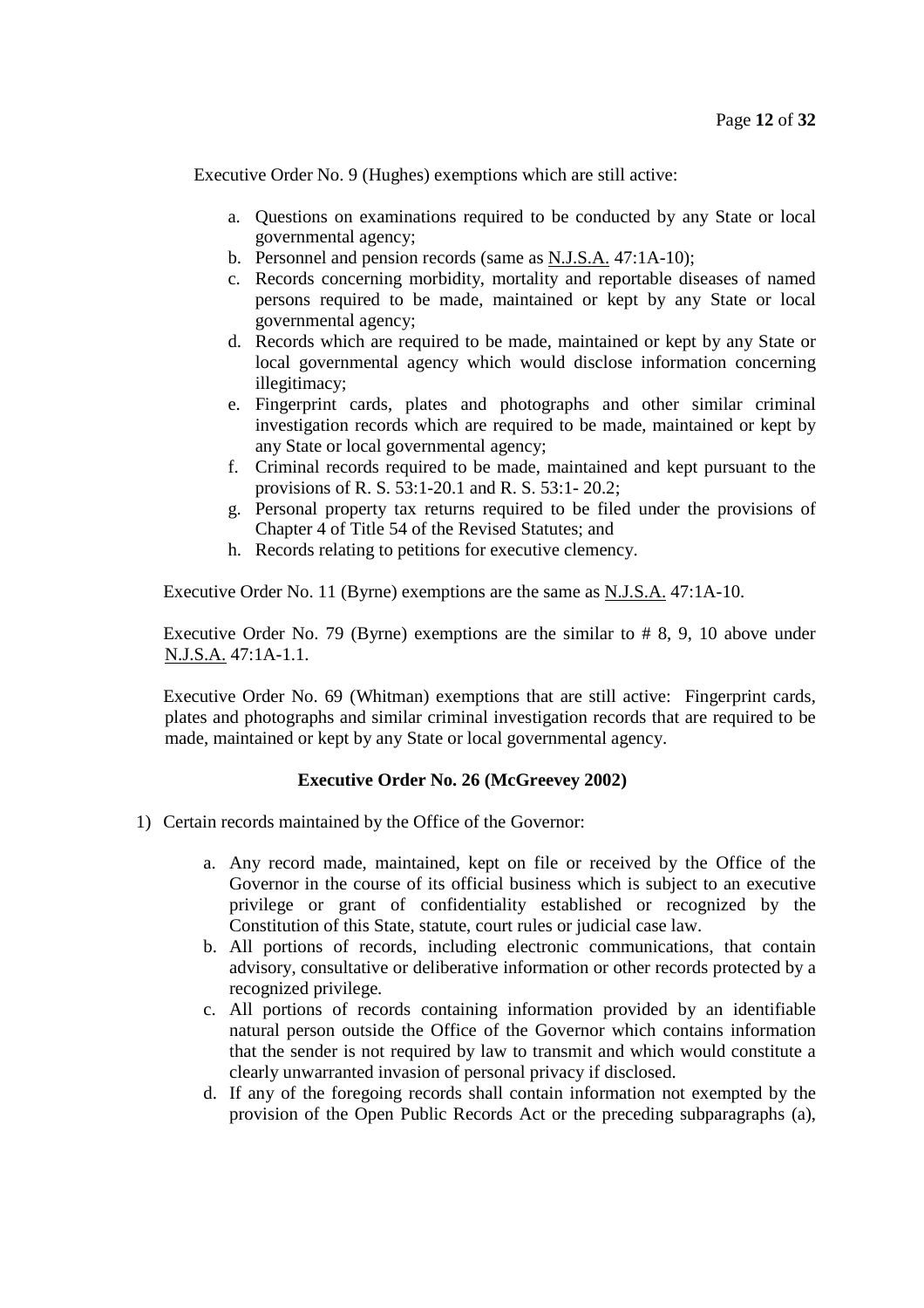(b) or (c) hereof then, in such event, that portion of the record so exempt shall be deleted or excised and access to the remainder of the record shall be promptly permitted.

- 2) Resumes, applications for employment or other information concerning job applicants while a recruitment search is ongoing. *The resumes of successful candidates shall be disclosed once the successful candidate is hired. The resumes of unsuccessful candidates may be disclosed after the search has been concluded and the position has been filled, but only where the unsuccessful candidate has consented to such disclosure*.
- 3) Records of complaints and investigations undertaken pursuant to the Model Procedures for Internal Complaints Alleging Discrimination, Harassment or Hostile Environments.
- 4) Information relating to medical, psychiatric or psychological history, diagnosis, treatment or evaluation.
- 5) Information in a personal income or other tax return
- 6) Information describing a natural person's finances, income, assets, liabilities, net worth, bank balances, financial history or activities, or creditworthiness, except as otherwise required by law to be disclosed.
- 7) Test questions, scoring keys and other examination data pertaining to the administration of an examination for public employment or licensing.
- 8) Records in the possession of another department (including NJ Office of Information Technology or State Archives) when those records are made confidential by a regulation of that department or agency adopted pursuant to N.J.S.A. 47:1A-1 et seq. and Executive Order No. 9 (Hughes 1963), or pursuant to another law authorizing the department or agency to make records confidential or exempt from disclosure.
- 9) Records of a department or agency held by the Office of Information Technology (OIT) or the State Records Storage Center of the Division of Archives and Records Management (DARM) in the Department of State, or an offsite storage facility outside of the regular business office of the agency. Such records shall remain the legal property of the department or agency and be accessible for inspection or copying only through a request to the proper custodian of the department or agency. In the event that records of a department or agency have been or shall be transferred to and accessioned by the State Archives in the Division of Archives and Records Management, all such records shall become the legal property of the State Archives, and requests for access to them shall be submitted directly to the State Archives.

#### **Who is the "custodian of a government record?"**

OPRA defines "custodian of a government record" as that official designated by formal action of a public agency's director or governing body that has custody or control of the government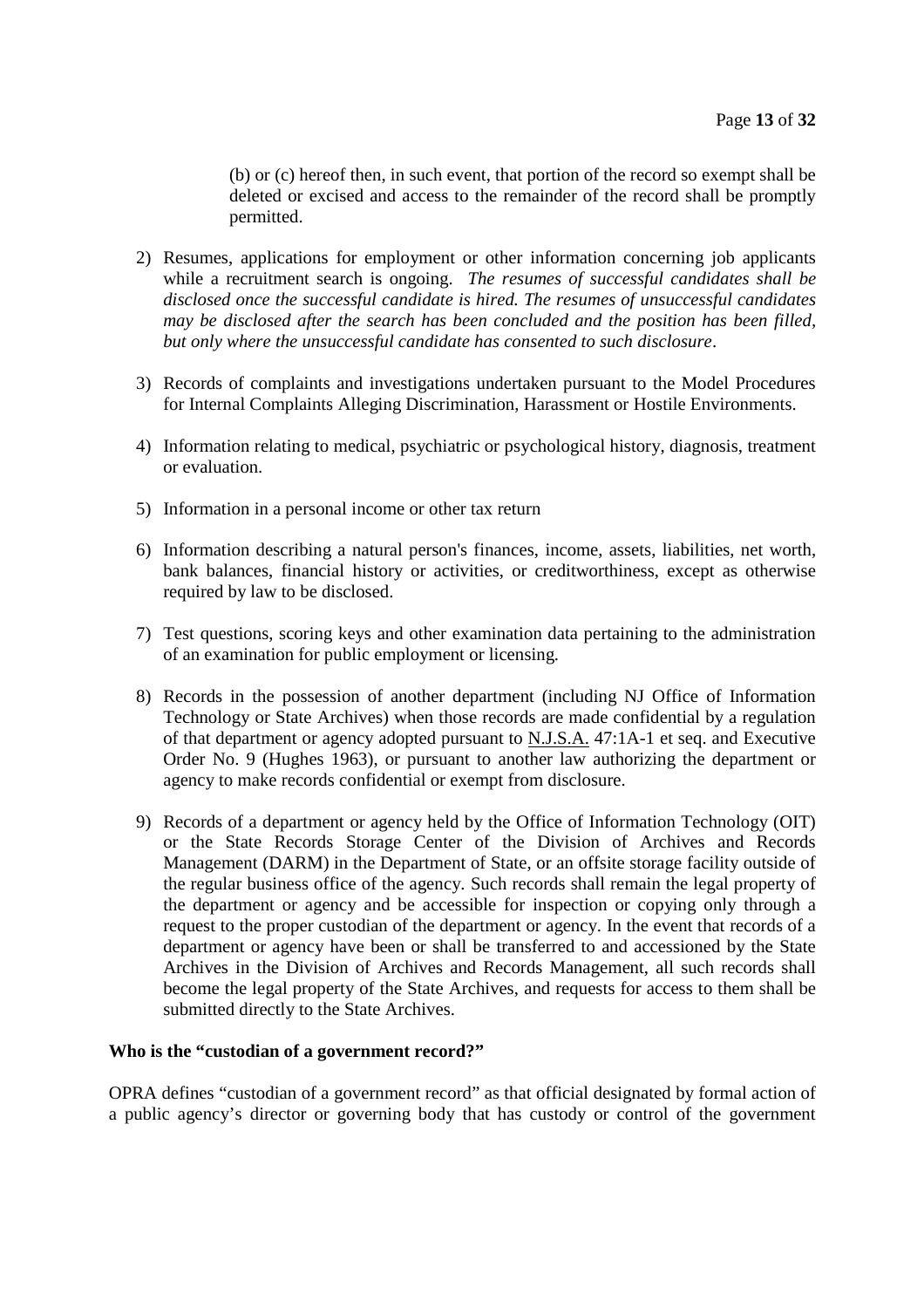records of the public agency. N.J.S.A. 47:1A-1.1. Some large state departments have determined that they can be more responsive to requests for access to government records by designating more than one custodian. For example, the New Jersey Department of Law & Public Safety is comprised of ten divisions and four agencies; each of the divisions and agencies in Law & Public Safety designated a custodian to deal with records requests made to that division or agency.

OPRA provides that the custodian of government records in a municipality is the municipal clerk. However, OPRA does not preclude a municipality from developing reasonable and practical measures for responding to OPRA requests, which may include the designation of deputy custodians for particular types of records (most common occurrence is the Police Department).

# **What is a "public agency" under OPRA?**

Only "public agencies" are subject to the provisions of OPRA. OPRA defines a "public agency" as:

- The executive branch of state government and all independent state agencies and authorities*.* This includes all state colleges and universities;
- The Legislature of the State and any office, board, bureau or commission within or created by the Legislative Branch;
- All counties, municipalities, school districts, fire districts, planning and zoning boards and other county and local boards or agencies, and all independent county or local agencies and authorities established by municipal or county governments. N.J.S.A.  $47:1A-1.1$ .

The following agencies are **not** subject to the provisions of OPRA:

- The Judicial branch of state government or any agency officer, or employee of those branches (including the Supreme Court of New Jersey, the Superior Court of New Jersey, the municipal courts, the Administrative Office of the Courts, and the agencies, offices, and boards under their authority). The Courts have adopted their own records disclosure policies and procedures. See www.judiciary.state.nj.us/superior/copies\_court\_rec.htm.
- Private businesses or not-for-profit entities. However, if a private business or not-forprofit entity has all or some of the following factors, such private entity *may* be subject to the provisions of OPRA:
	- (1) the entity exercises sovereign powers of government;
	- (2) the entity was created for the express purpose of redeveloping property donated to it by a municipality;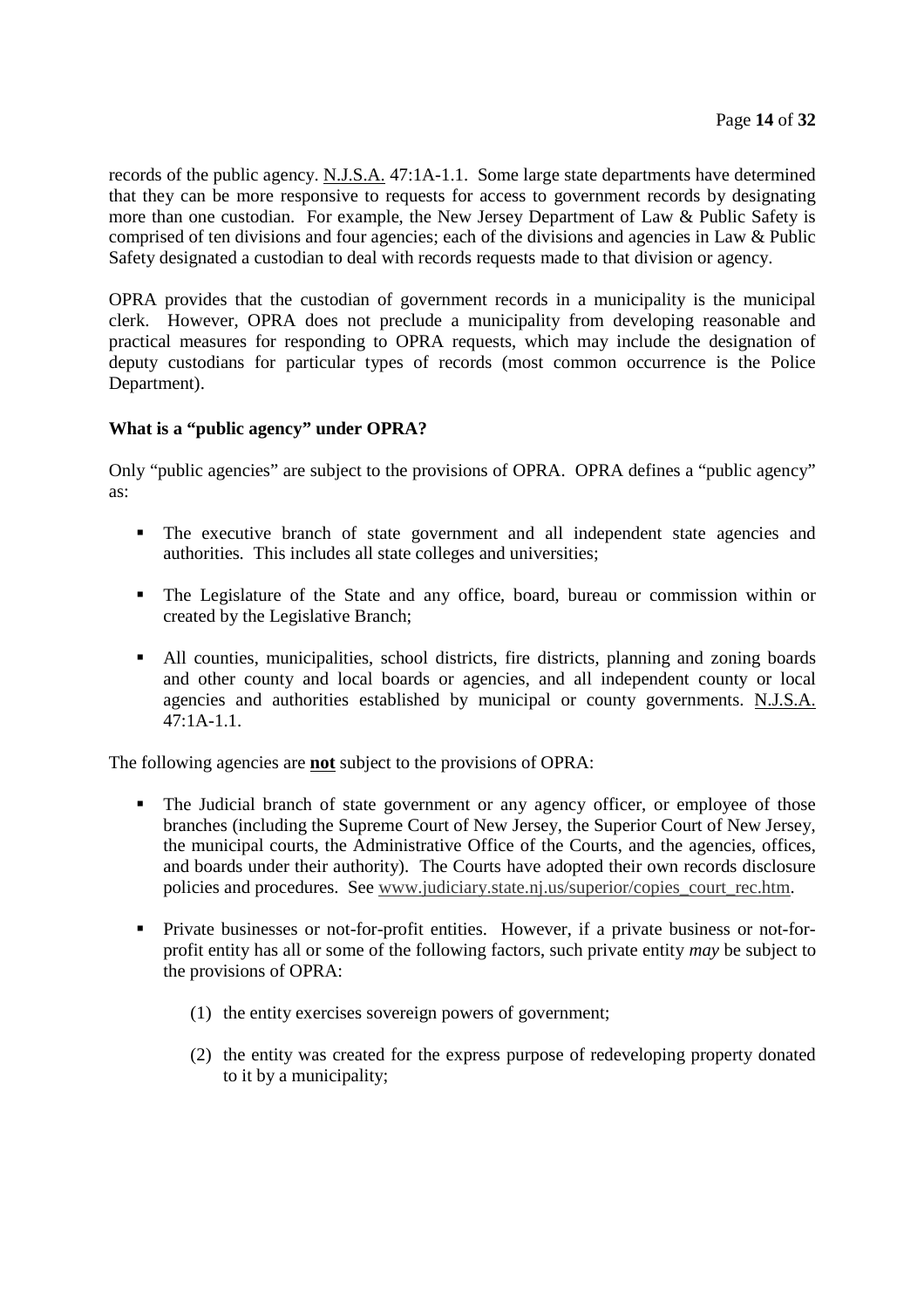- (3) the entity has a Board of Trustees/Directors appointed by a Mayor or City Council;
- (4) there is a mandated reversion of the donated property after the completion of the project and repayment of the associated debt;
- (5) the entity has corporate bylaws requiring distribution of all assets to the donating city upon the dissolution or liquidation of the corporation;
- (6) the entity has a Disposition Agreement with the donating city that designates the city as the "agency" and the corporation as the "redeveloper" pursuant to the Local Redevelopment and Housing Law, N.J.S.A. 40A-12A-1 to -49; and
- (7) the entity has the authority to issue tax-exempt bonds for the financing of the redevelopment project.

See The Times of Trenton Publishing Corporation v. Lafayette Yard Community Development Corporation, 368 N.J. Super. 425, 846 A.2d 659 (April 2004) (Lafayette Yard Community Development Corporation is a "public agency" under OPRA), Fallstick v. Haddon Township & Haddon Township Business Partnership, Inc., GRC Complaint No. 2004-73 (October 2004) (Haddon Township Business Partnership, Inc. is a "public agency" under OPRA), and Herron v. Montclair Community Pre-K Center, GRC Complaint No. 2005-130 (September 2006) (Montclair Community Pre-K Center is a "public agency" under OPRA).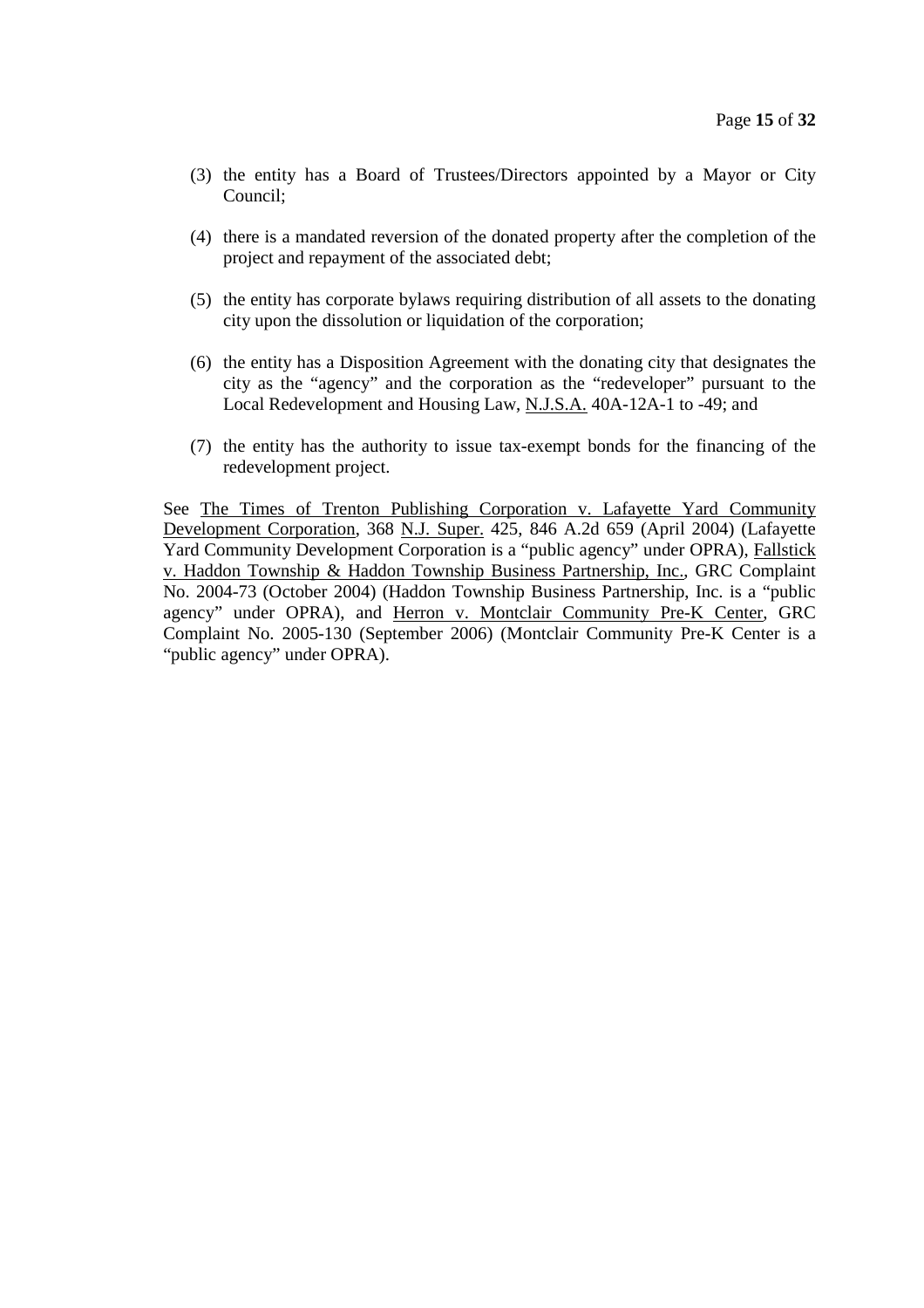# **SECTION 2 – OPRA AT WORK**

#### **How do I submit an OPRA request?**

A request for access to a government record must be in writing and hand-delivered, mailed, transmitted electronically, or otherwise conveyed to the appropriate custodian. N.J.S.A. 47:1A-5.g. A records request under OPRA cannot be made verbally.

Requests are to be submitted to the public agency that maintains physical custody of the requested records. For example, a request for the City of Trenton's 2011 budget would be submitted to the City of Trenton. A request for payroll records of a school business administrator would be submitted to the school district in which the administrator is employed.

Pursuant to Renna v. County of Union (App. Div. 2009), OPRA requests *should* be on the agency's official OPRA request form. However, a written request that is not on the agency's official OPRA request form cannot be denied solely because the request is not on the request form. Written requests which are not on the form must mention OPRA. Therefore, if a requestor elects not to use an agency's official OPRA request form, he/she must submit an otherwise written request that clearly identifies itself as an OPRA request.

Some public agencies may not have a dedicated fax line for their records custodians and cannot accept fax requests. Some public agencies may accept requests for access to government records over the Internet or by e-mail. The law does not require public agencies to provide new services beyond what they currently provide in order to accept records requests electronically. See Paff v. City of East Orange (App. Div. 2009) (unpublished) (holding that the custodian's refusal to accept OPRA requests via fax is reasonable but that a custodian may not exercise his/her authority under OPRA in a manner that would impose an unreasonable obstacle to the transmission of a request for a government record. Additionally, the court stated that OPRA's requirement that custodians adopt a request form authorizes custodians to direct how government records can be transmitted as specified in the form, which need not include every method of transmission mentioned in  $N.J.S.A.$  47:1A-5.g.).

**Electronically Submitted Requests:** Some public agencies have created systems that will permit a citizen to fill out an online request form and file it with the custodian over the Internet. The means of submitting a request form (mail, in-person, Internet) will not affect which records will or will not be available for access. The request form, whether paper or electronic, must contain all of the required information listed in N.J.S.A. 47:1A-5.f.

Requestors must be as specific as possible when requesting records. For example, requestors must identify types of records, dates, parties to correspondence, subject matter, etc. However, requestors may not know the names of certain records. The spirit of OPRA implies that custodians assist requestors with identifying the records they are seeking, although a custodian's failure to do so is not a violation of OPRA. Requests for information or requests that ask questions are NOT valid OPRA requests.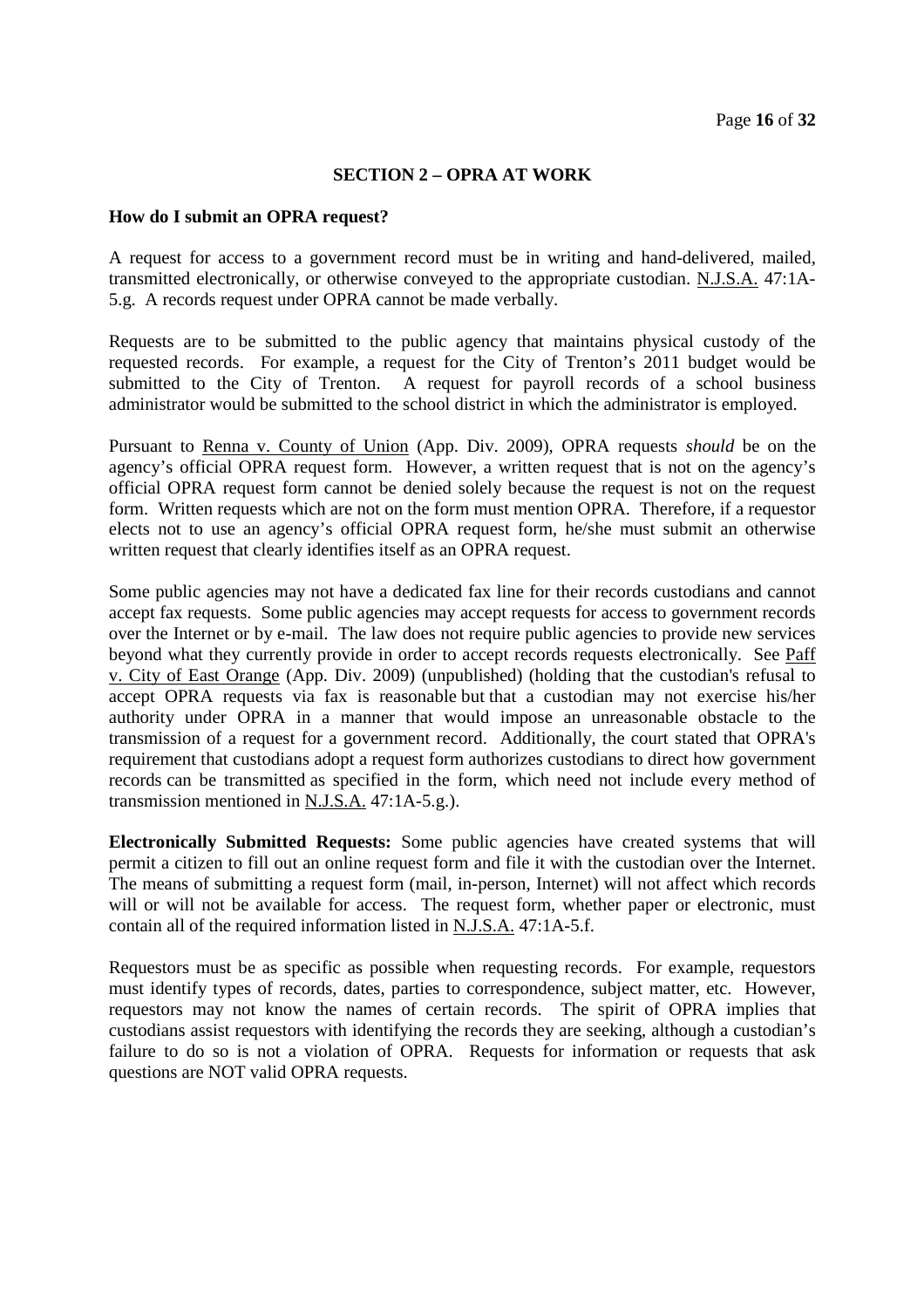# **Can I request records in a specific medium?**

OPRA provides that a custodian must permit access to a government record and provide a copy of the record(s) in the medium requested, if the public agency maintains the record in that medium. If the custodian does not maintain the record in the medium requested, he/she must:

- Convert the record to the medium requested; or
- Provide the record in some other meaningful medium (meaningful to the requestor). N.J.S.A. 47:1A-5.d.

If the agency maintains the record in the medium requested, the custodian can only charge the actual cost of copying (e.g. the cost of the floppy disk or CD-ROM). However, a custodian may impose a special service charge related to conversion for:

- Extensive use of technology; and
- Labor for programming, clerical and supervisory assistance that may be required.

The special service charge must be based on the cost of the technology and labor actually incurred. This may include charges incurred by an outside vendor. N.J.S.A. 47:1A-5.c.

Before undertaking any conversion to another medium or taking other major actions that would result in the imposition of a special charge, the custodian must first inform the requestor that a special charge will be incurred and give the requestor the opportunity to accept or reject the extra fee. N.J.S.A. 47:1A-5.c. If the requestor objects to the special charge and refuses to pay it, the custodian may deny the request for access to the record. However, if the requestor is willing to pay for it, the agency has the responsibility to provide access to the government record in the requested format.

# **Can I specify how I want the Custodian to send me the requested records?**

A custodian must grant access to a government record by the method of delivery requested by the requestor (regular mail, fax, or e-mail). O'Shea v. Township of Fredon (Sussex), GRC Complaint No. 2007-251 (April 2008). OPRA was amended to allow the production of electronic records free of charge, except that a public agency may charge the actual cost of any needed supplies such as computer discs. N.J.S.A. 47:1A-5.b.

# **Can a public agency create specific OPRA hours?**

In the case of:

- A municipality having a population of 5,000 or fewer according to the most recent federal decennial census,
- A board of education having a total district enrollment of 500 or fewer, or
- A public authority having less than \$10 million in assets,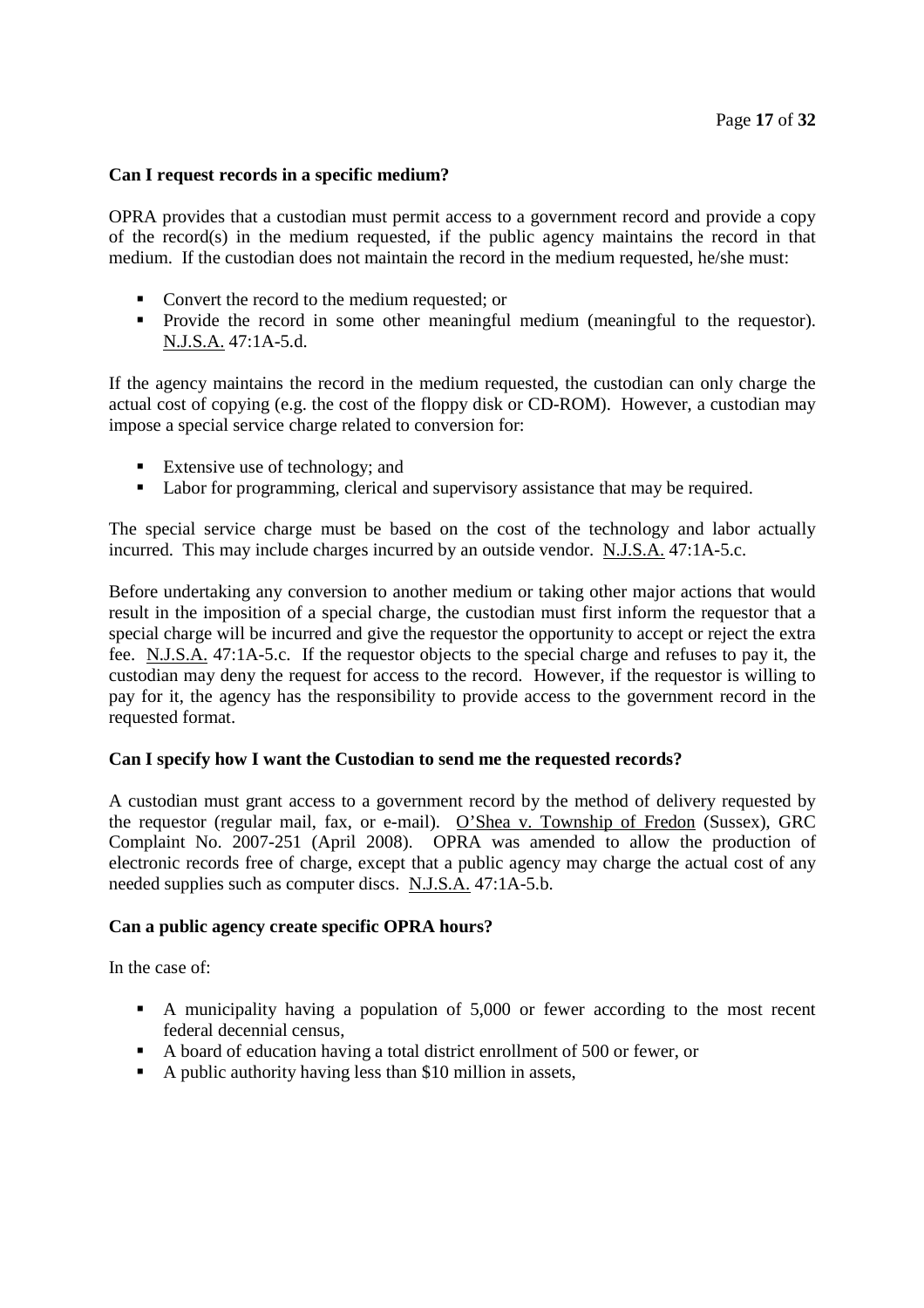a records custodian must provide access to a government record that is authorized for public inspection or copying during not less than six regular business hours over not fewer than three business days per week, or during the public agency's regularly scheduled business hours, whichever is less. N.J.S.A. 47:1A-5.a.

All other agencies must process OPRA requests during their regular business hours.

# **What happens if an employee other than the custodian receives my OPRA request?**

OPRA permits a public agency to adopt one of two processes for when non-custodian officers or employees receive records requests. Any officer or employee of a public agency who receives a request for access to a government record may either:

- 1. Forward the request to the agency's records custodian; or
- 2. Direct the requestor to the agency's records custodian.

In other words, a public agency may decide to permit any employee to accept a records request to be forwarded to the appropriate custodian, or the employee may refuse to accept the request and direct the requestor to the appropriate custodian. N.J.S.A. 47:1A-5.h.

# **When should I expect a response to my OPRA request?**

Custodians should fulfill a request as soon as possible but not later than seven (7) business days after the request is received, provided that the record is currently available and not in storage or archived. N.J.S.A. 47:1A-5.i. Day One (1) is the day following the custodian's receipt of the request.

It is the GRC's position that a custodian's written response either granting access, denying access, seeking clarification or requesting an extension of time within the statutorily mandated seven (7) business days, even if said response is not on the agency's official OPRA request form, is a valid response pursuant to OPRA.

If the custodian fails to respond to the requestor within seven (7) business days after receiving a request, the failure to respond will be deemed a denial of the request. N.J.S.A. 47:1A-5.i.

#### **When does the response time clock begin?**

The time frame to fulfill a request for access to government records under OPRA does not begin until the request form or equivalent written request has been delivered to the appropriate records custodian. Sending a records request to the wrong officer or employee may result in a delay of the fulfillment of the request. However, an agency must make the identity of the records custodian readily known to the public.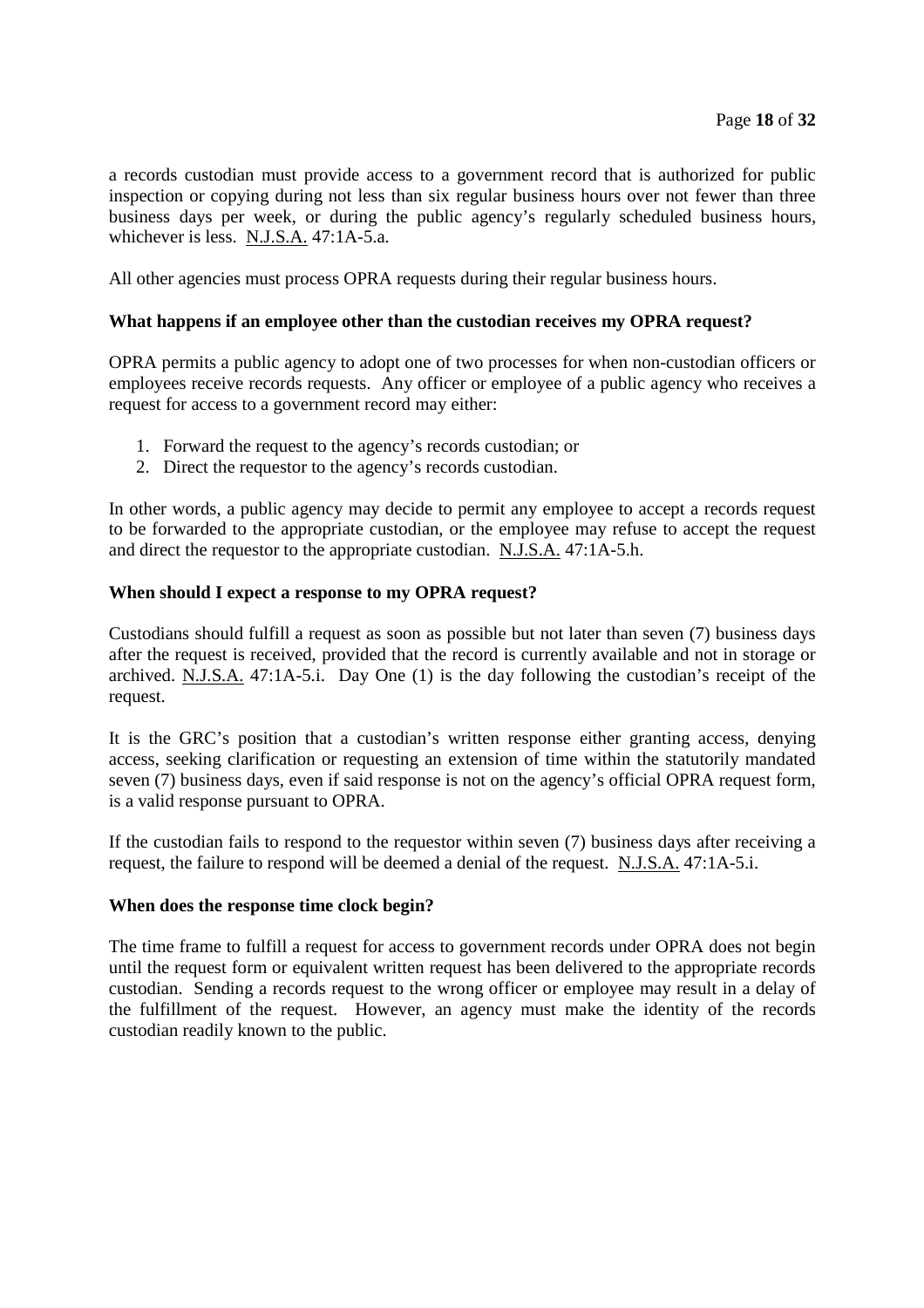# **Can I access any records immediately?**

OPRA requires that custodians must ordinarily grant *immediate* access to budgets, bills, vouchers, contracts (including collective negotiations agreements and individual employment contracts), and public employee salary and overtime information. N.J.S.A. 47:1A-5.e.

Immediate access means at once, without delay. Exceptions may include instances in which the requested records are in use, in storage, or require medium conversion. In such instances, the custodian must provide access as immediately as possible. Agencies should act reasonably, however, using their best efforts to comply with this requirement.

If a custodian cannot provide immediate access to records for a legitimate reason, the custodian must reduce such reason to writing and request an extension of time to comply with the immediate statutory requirement.

# **Can the custodian take more than seven (7) business days to respond to my OPRA request?**

Custodians may seek extensions of time beyond the seven (7) business day deadline for legitimate reasons (e.g. the record is in use or in storage). N.J.S.A. 47:1A-5.i. Custodians must request an extension from the requestor in writing, within the statutorily mandated seven (7) business days and provide an anticipated deadline date upon which the records will be provided. The length of the extension must be reasonable. Failure to grant or deny access by the extended deadline date results in a deemed denial of the request.

#### **What should a custodian's response to my request contain?**

A proper response to an OPRA request:

- is in *writing* within seven  $(7)$  business days
- grants access, denies access, seeks clarification, or requests an extension of time
- addresses each record requested
- addresses requestor's preferred method of delivery
- **i** if special service charge assessed, provides estimate and gives requestor opportunity to accept or reject charge
- includes a record index that identifies each record requested and the specific legal basis for a denial of access (including redactions) to each record.

Verbal responses, even if within the statutorily mandated seven (7) business days, are not valid responses under OPRA.

#### **How much can the custodian charge me for my OPRA request?**

On September 10, 2010, Governor Christie signed legislation that changed OPRA's copy fee provision at N.J.S.A. 47:1A-5.b. Said provision of OPRA has since been amended to provide that: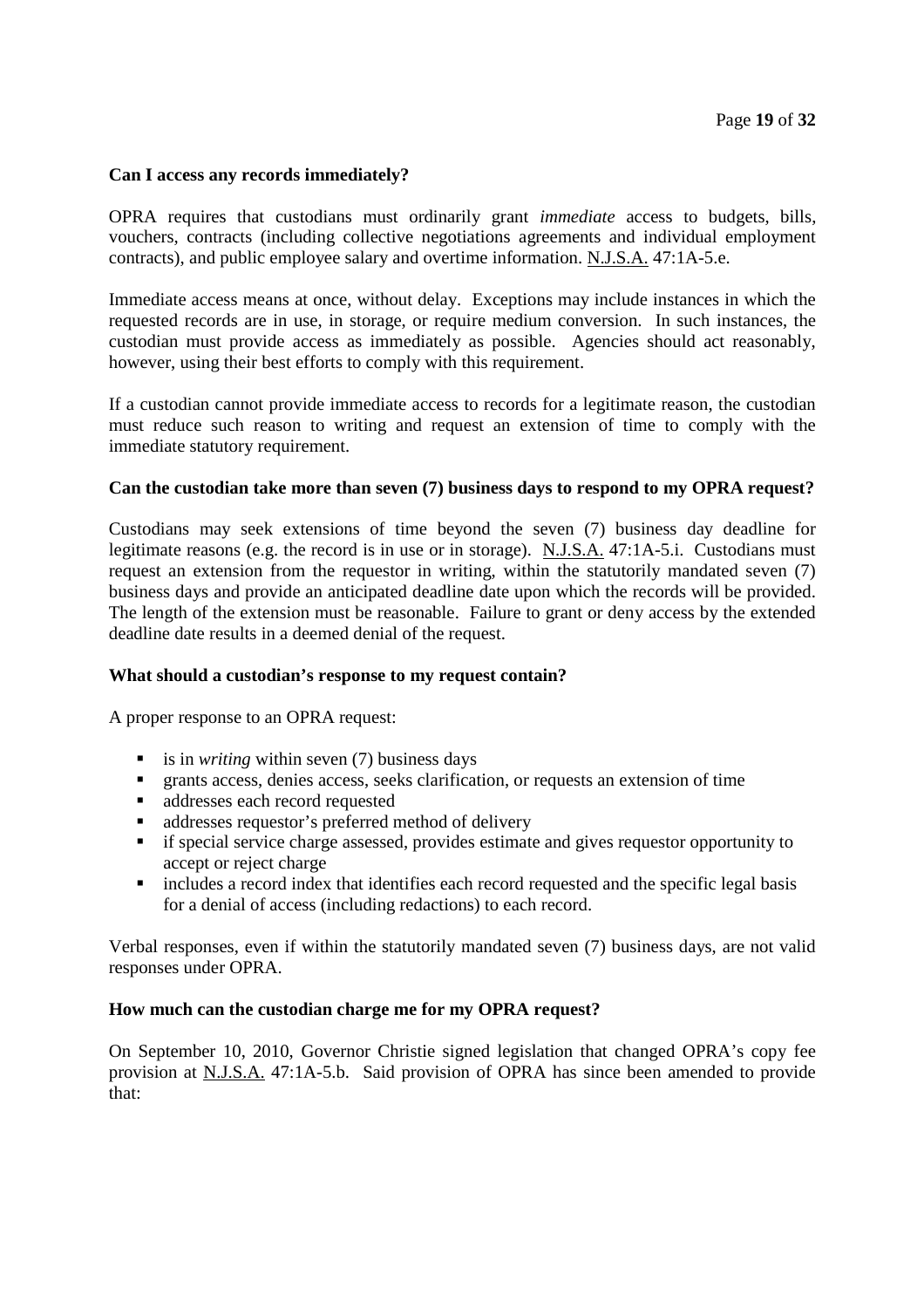"[a] copy or copies of a government record may be purchased by any person upon payment of the fee prescribed by law or regulation. Except as otherwise provided by law or regulation, the fee assessed for the duplication of a government record embodied in the form of printed matter shall be \$0.05 per letter size page or smaller, and \$0.07 per legal size page or larger. If a public agency can demonstrate that its actual costs for duplication of a government record exceed the foregoing rates, the public agency shall be permitted to charge the actual cost of duplicating the record. The actual cost of duplicating the record, upon which all copy fees are based, shall be the cost of materials and supplies used to make a copy of the record, but shall not include the cost of labor or other overhead expenses associated with making the copy except as provided for in subsection c. of this section. Access to electronic records and non-printed materials shall be provided free of charge, but the public agency may charge for the actual costs of any needed supplies such as computer discs." (Emphasis added). N.J.S.A. 47:1A-5.b.

To fully understand the impact of this amendment to OPRA's copy fee schedule, the Government Records Council interprets each sentence of the amended fee provision below:

1. "[a] copy or copies of a government record may be purchased by any person upon payment of the fee prescribed by law or regulation."

This sentence means that custodians are to charge OPRA requestors any copy fees that are established by other New Jersey laws or regulations, if said fees exist. For example, N.J.S.A. 22A:4-1a sets forth specific fees for certain records filed with the New Jersey Department of Treasury (and requested from the Department of Treasury). Specifically, said statute provides that "[i]f a roll of microfilm images is requested, the State Treasurer shall collect a fee of \$1.00 for each image on the microfilm roll." Thus, if a requestor seeks access to a microfilm roll from the Department of Treasury, the Department's custodian must charge the fees established in N.J.S.A. 22A:4-1a. The same applies for any other records that have specific fees established in other New Jersey laws or regulations.

2. "Except as otherwise provided by law or regulation, the fee assessed for the duplication of a government record embodied in the form of printed matter shall be \$0.05 per letter size page or smaller, and \$0.07 per legal size page or larger."

For records that do not have a specific fee established by statute (like the Treasury example above), custodians must charge a flat rate of \$0.05 per letter size (8 ½" x 11") page or smaller, and \$0.07 per legal size (8 ½" x 14") page or larger, *if providing a requestor with paper copies*. For example, a custodian providing access to 3 pages of printed meeting minutes on letter size pages would charge a requestor \$0.15 (\$0.05 per page for 3 pages = \$0.15).

3. "*If a public agency can demonstrate that its actual costs for duplication of a government record exceed the foregoing rates, the public agency shall be permitted to charge the actual cost of duplicating the record*. The actual cost of duplicating the record, upon which all copy fees are based, shall be the cost of materials and supplies used to make a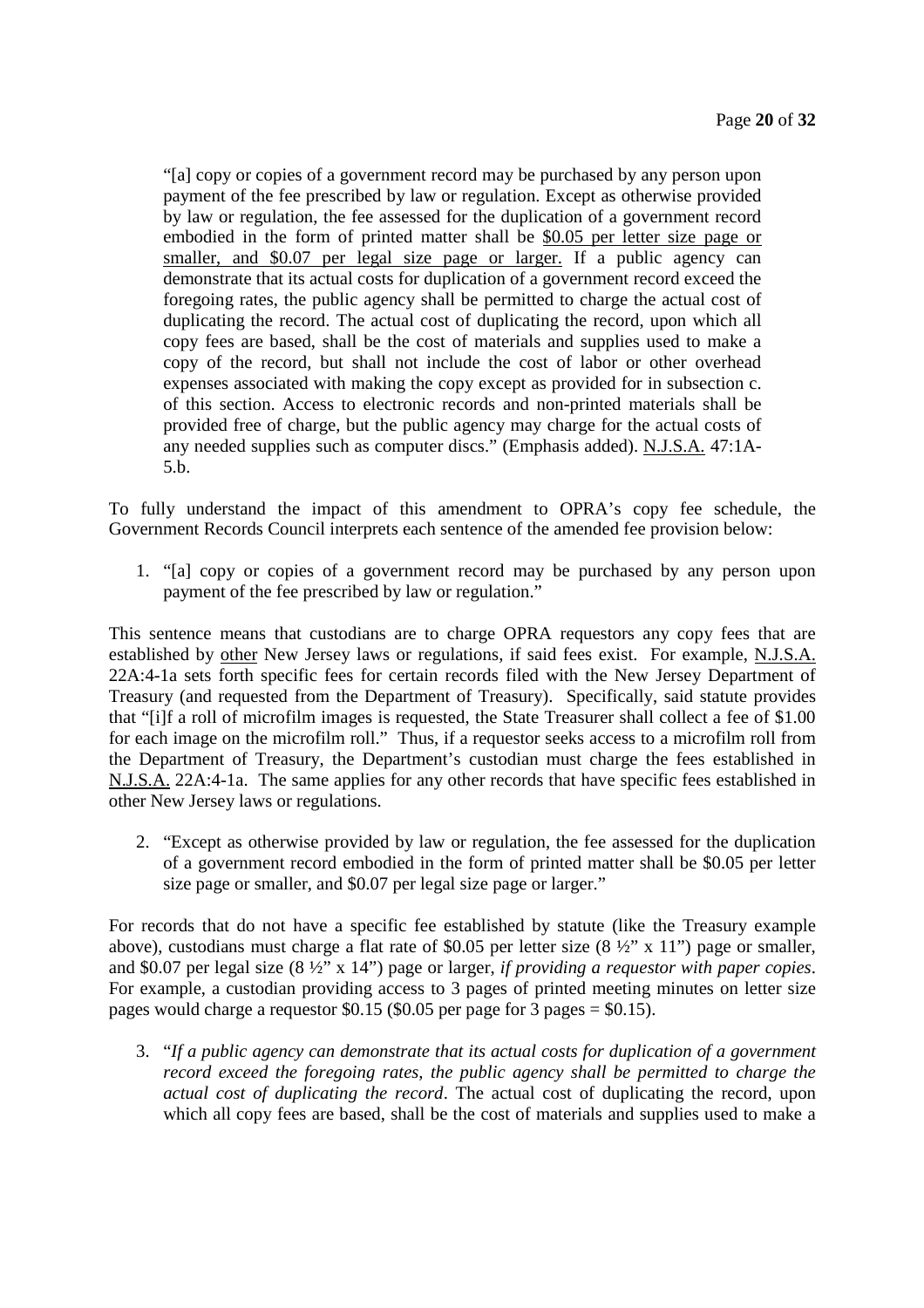copy of the record, but shall not include the cost of labor or other overhead expenses associated with making the copy except as provided for in subsection c. of this section." (Emphasis added).

It is possible that the actual cost to produce paper copies will exceed \$0.05 per letter size page or smaller and \$0.07 per legal size page or larger for some public agencies. In these instances, the OPRA amendment allows custodians to charge the actual cost of duplication, which is limited to the cost of materials and supplies used to make the copy.

# **How to Calculate Actual Costs (only if paper copies exceed the \$0.05 and \$0.07 rates)**

- Custodians should contact their supplier to determine the cost of paper and toner. A supplier is wherever the agency obtains those materials – paper and toner (i.e. central purchasing unit, Staples, Office Depot, etc).
- Calculate or contact copying company to determine the agency's annual copying volume (calendar or fiscal year, however the agency operates). This does NOT only include copies pertaining to OPRA requests – this is ALL copying on all copy machines in the agency for all purposes.
- Contact copying company to determine the average paper life of one toner/ink cartridge (i.e. how many pieces of paper the ink or toner should be able to copy).
- Custodians must maintain documentation of all information provided by copying company or office supplier (i.e. contracts or correspondence from purchasing agent or copying company) regarding this calculation.
- **Actual calculation is the total cost of paper purchased for 1 year (calendar or fiscal) + the total cost of toner purchased (calendar or fiscal) ÷ the annual copying volume.**

This calculation can be averaged for all copy machines in an agency that produce letter and legal copies. Special copiers, such as for color printing or blueprints copied in house, should be calculated separately.

4. "If a public agency can demonstrate that its actual costs for duplication of a government record exceed the foregoing rates, the public agency shall be permitted to charge the actual cost of duplicating the record. *The actual cost of duplicating the record, upon which all copy fees are based, shall be the cost of materials and supplies used to make a copy of the record, but shall not include the cost of labor or other overhead expenses associated with making the copy except as provided for in subsection c. of this section*." (Emphasis added).

The reference to "subsection c." pertains to OPRA's special service charge provision, which is applicable in instances when fulfilling an OPRA request requires an extraordinary amount of time and effort. For guidance on how and when a special service charge applies to an OPRA request, please refer to the GRC's "Special Service Charge" handout online at http://www.nj.gov/grc/meetings/present/.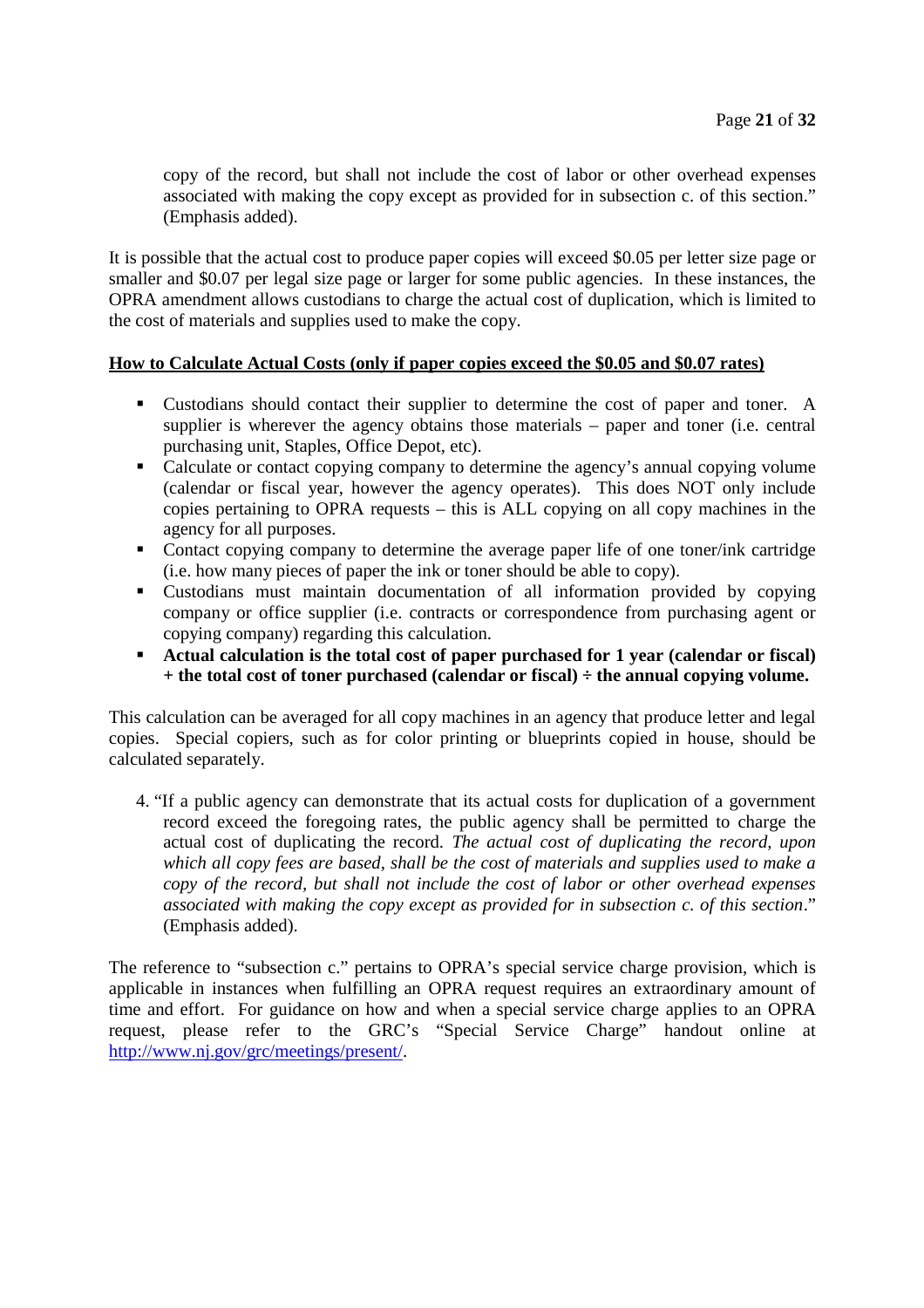The GRC strongly encourages every public agency to clearly identify its per page copy fee on its OPRA request form, whether it be the flat rates established in N.J.S.A. 47:1A-5.b., or the actual cost calculated by the agency.

5. "Access to electronic records and non-printed materials shall be provided free of charge, but the public agency may charge for the actual costs of any needed supplies such as computer discs."

Records provided via e-mail and facsimile are free of charge. Custodians must charge the actual cost to provide access to all other electronic materials such as CD-ROMs, DVDs, videotapes, audiotapes, etc. No specific calculation is required to determine the actual cost of these supplies. The actual cost is the specific fee the agency paid to purchase the materials. For example, if the GRC purchased a package of 100 CD-ROMs for \$100 and provided records to a requestor on 1 CD-ROM, the actual cost of said CD-ROM is  $$1.00$  ( $$100 \div 100 = $1.00$ ).

# **These changes became effective for all New Jersey public agencies on Tuesday November 9, 2010.**

# **Deposits**

OPRA permits the custodian to require a deposit against costs for reproducing records sought from anonymous requestors whenever the custodian anticipates that reproduction cost for the records requested will exceed \$5.00. N.J.S.A. 47:1A-5.f.

# **What is a special service charge?**

In certain circumstances, an agency may collect a special service charge in addition to the actual cost of duplicating records embodied in printed form. Where the nature, format, manner of collection, or volume of records to be inspected or copied is such that:

- The record cannot be reproduced using ordinary equipment, in ordinary business size (e.g. a map or plan); or
- Complying with the request involves an extraordinary expenditure of time and effort,

the agency may assess a special service charge that must be reasonable and based on actual direct cost. N.J.S.A. 47:1A-5.c. Actual direct cost means hourly rate of the lowest level employee capable of fulfilling the request (no fringe benefits).

What warrants an imposition of a special service charge is extremely subjective and the determination is made on a case-by-case basis. No special service charges can be established in advance by ordinance.

For the Government Records Council to determine (1) whether a special service charge is warranted and (2) whether the special service charge the custodian assessed is reasonable, the custodian must provide answers to the following questions (after a Denial of Access Complaint is filed):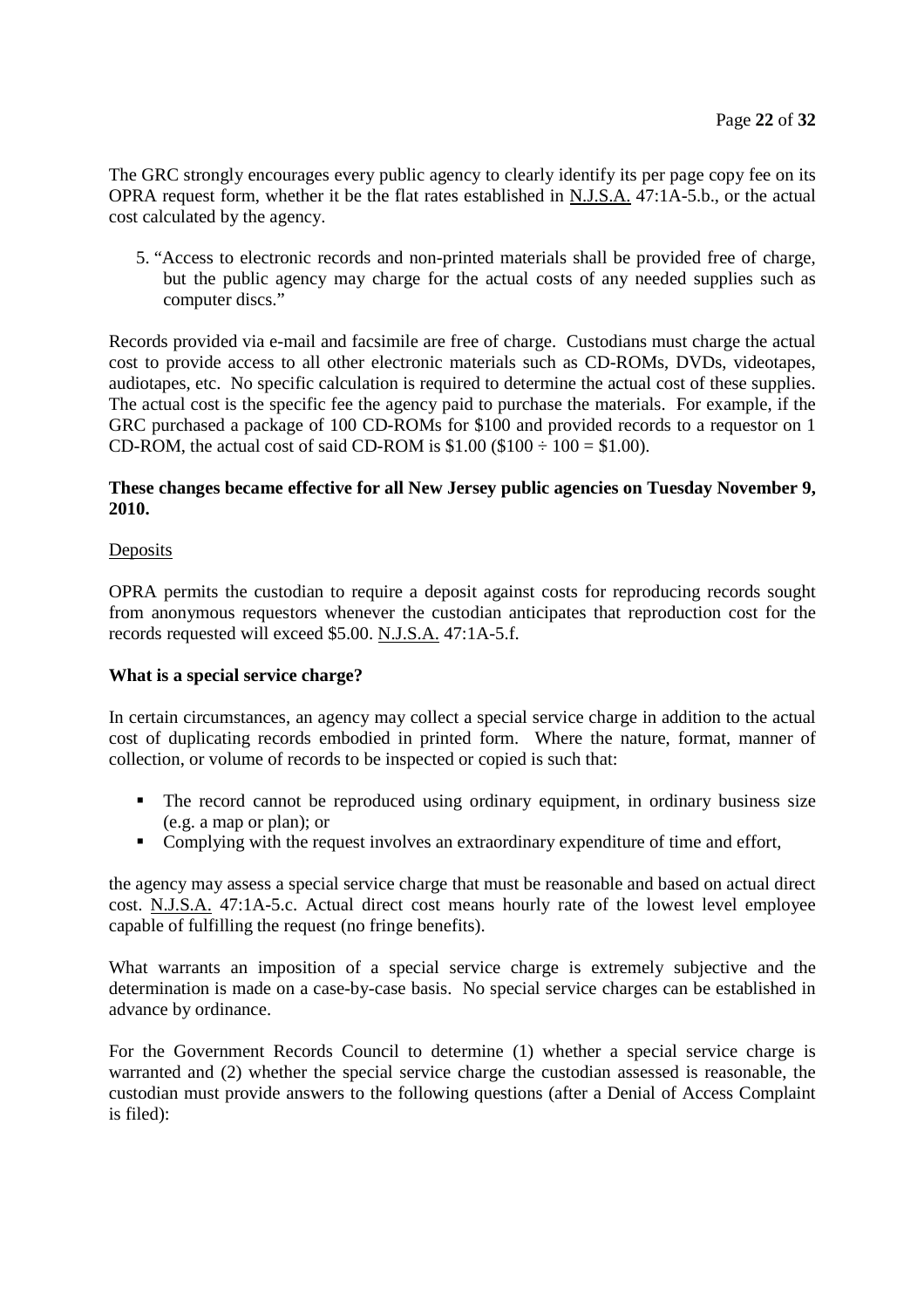- 1. What records are requested?
- 2. Give a general nature description and number of the government records requested.
- 3. What is the period of time over which the records extend?
- 4. Are some or all of the records sought archived or in storage?
- 5. What is the size of the agency (total number of employees)?
- 6. What is the number of employees available to accommodate the records request?
- 7. To what extent do the requested records have to be redacted?
- 8. What is the level of personnel, hourly rate and number of hours, if any, required for a government employee to locate, retrieve and assemble the records for copying?
- 9. What is the level of personnel, hourly rate and number of hours, if any, required for a government employee to monitor the inspection or examination of the records requested?
- 10. What is the level of personnel, hourly rate and number of hours, if any, required for a government employee to return records to their original storage place?
- 11. What is the reason that the agency employed, or intends to employ, the particular level of personnel to accommodate the records request?
- 12. Who (name and job title) in the agency will perform the work associated with the records request and that person's hourly rate?
- 13. What is the availability of information technology and copying capabilities?
- 14. Give a detailed estimate categorizing the hours needed to identify, copy or prepare for inspection, produce and return the requested documents.

The custodian must notify the requestor in advance of the special service charge. The requestor has the right to disagree with the special service charge. If the custodian and requestor cannot reach an agreement regarding the special service charge, the request is considered denied. Complainants may challenge a custodian's special service charge by filing a Denial of Access Complaint with the Government Records Council or filing an action in the Superior Court of New Jersey.

# **Can the custodian "black out" portions of the records I requested?**

Under OPRA, a government record that is otherwise publicly accessible may contain nondisclosable information that should be redacted. N.J.S.A. 47:1A-5.g. Redaction means editing a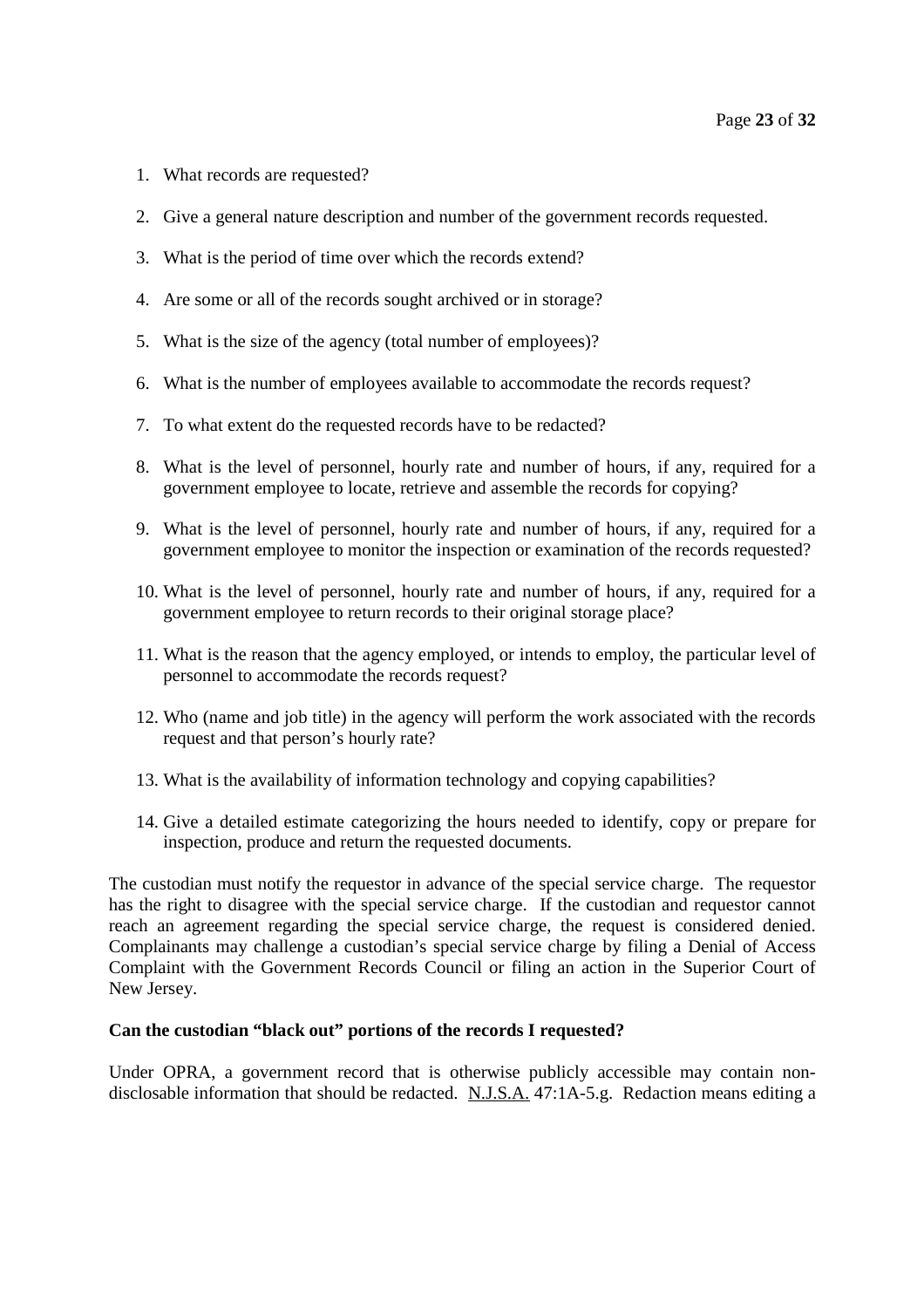record to prevent public viewing of material that cannot lawfully be disclosed. Words, sentences, paragraphs, or whole pages may be subject to redaction.

# How Custodians Can Redact

If a record contains material that must be redacted, such as a social security number, redaction *must be accomplished by using a visually obvious method that shows the requestor the specific location of any redacted material in the record*. For example, if redacting a social security number or similar type of small-scale redaction, custodians should:

Make a paper copy of the original record and manually "black out" the information on the copy with a dark colored marker. Then provide a copy of the blacked-out record to the requestor.

The blacked out area shows where information was redacted, while the double copying ensures that the requestor will not be able to "see-through" to the original, non-accessible text. If "whiteout" correction fluid is used to redact material, some visual symbol should be placed in the space formerly occupied by the redacted material to show the location of redacted material.

If full pages are to be redacted, the custodian should give the requestor a visible indication that a particular page of that record is being redacted, such as a blank sheet bearing the words "Page Redacted" or a written list of the specific page numbers being withheld. The purpose is to provide formal notification to the requestor making it clear that material was redacted and is not being provided.

If an electronic document is subject to redaction (i.e., word processing or Adobe Acrobat files), custodians should be sure to delete the material being redacted and insert in place of the redacted material asterisks to obviously indicate the redaction. Techniques such as "hiding" text or changing its color so it is invisible should not be used as sophisticated computer users can detect the changes and potentially undo the "hiding" functions.

#### Explaining Why a Redaction is Made

When redactions are made to a record, the custodian can use either the request form to explain why parts of a record are redacted, or use a separate document, depending on the circumstances, and must also refer to the OPRA exception which allows the redaction. This principle also applies if pages of information are redacted. The bottom line is that the requestor has a right to know the reason for the redaction, and the custodian has the responsibility to provide an explanation.

Custodians must identify the legal basis for **each** redaction.

# **What is a broad and/or unclear request?**

If a request does not name specifically identifiable records or is overly broad, a custodian may deny access pursuant to the following court decisions: MAG Entertainment, LLC v. Division of Alcoholic Beverage Control, 375 N.J.Super. 534 (App. Div. 2005), Bent v. Stafford Police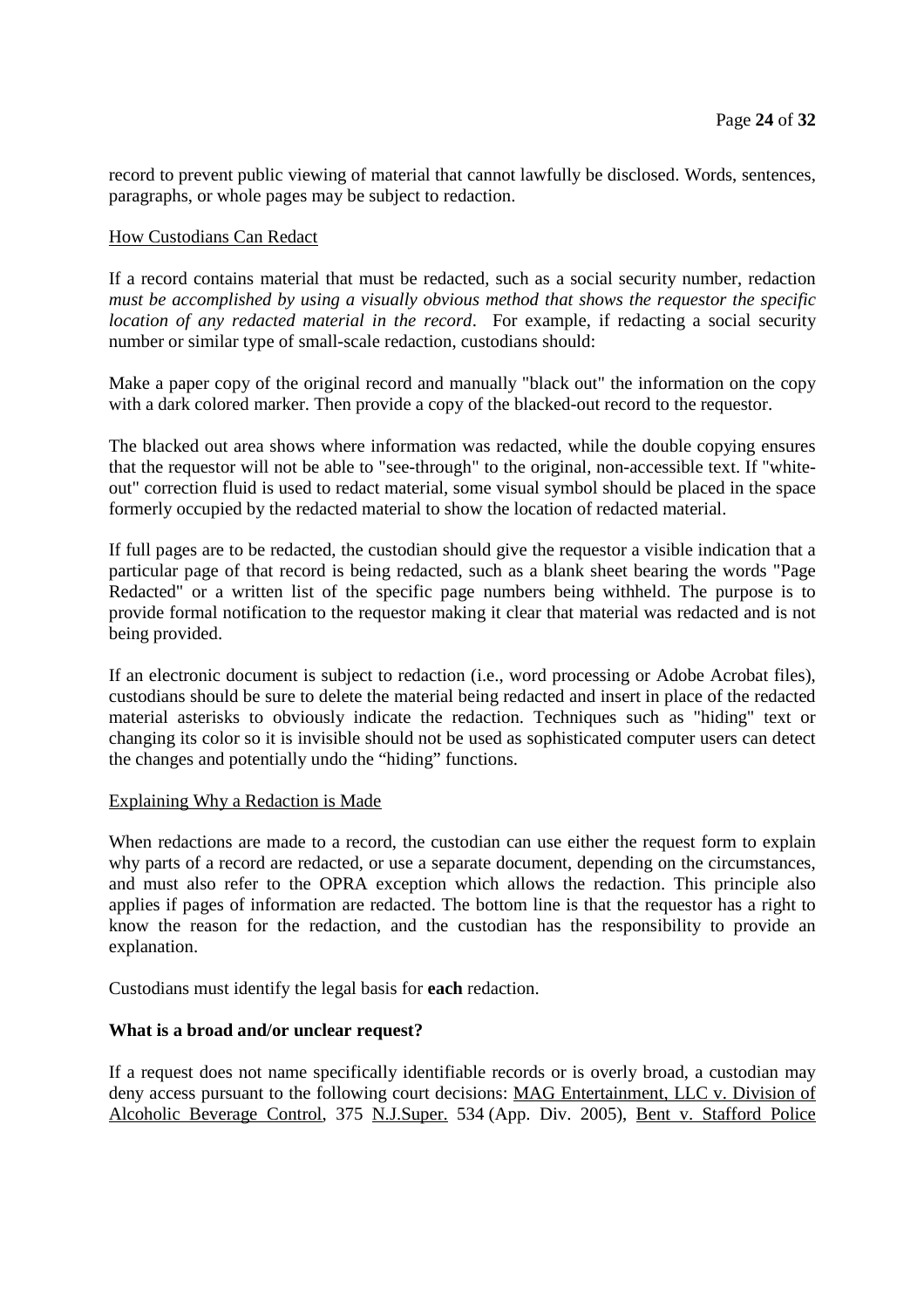Department, 381 N.J. Super. 30 (App. Div. 2005), New Jersey Builders Association v. New Jersey Council on Affordable Housing, 390 N.J. Super. 166 (App. Div. 2007), and Schuler v. Borough of Bloomsbury, GRC Complaint No. 2007-151 (February 2009).

A custodian may also seek clarification of a broad or unclear request. The custodian's request for clarification must be in writing, within seven (7) business days of receipt of the request. If a custodian seeks clarification of an OPRA request, the response time clock stops until the requestor provides a response to the custodian.

Example of an overly broad request: "Any and all records related to the construction of the new high school."

The term "records" does not reasonably identify a specific government record.

Example of a valid request: "Any and all e-mails between Jane Doe and John Smith regarding the construction of the new high school from January 1, 2009 to February 28, 2009."

This request identifies a specific type of record, parties to the correspondence, dates and subject matter.

A custodian is obligated to *search* her files to *find* the identifiable government records listed in the Complainant's OPRA request. A custodian is not required to *research* her files to figure out which records, if any, might be responsive to a broad and unclear OPRA request.

#### **What is a substantial disruption to agency operations?**

If a request for access to a government record would substantially disrupt agency operations, the custodian may deny access to the record only **after** first attempting to reach a reasonable solution with the requestor that accommodates the interests of both the requestor and the agency. N.J.S.A. 47:1A-5.g.

This is a subjective determination based on an agency's resources available to fulfill a request.

Example**:** Caggiano v. NJ Dept. of Law & Public Safety, Div. of Consumer Affairs, GRC Complaint No. 2007-69 (September 2007). The Custodian certified that an extended review of records as contemplated by the Complainant (for approximately a week) would substantially disrupt agency operations by requiring the extended attendance of a Division of Consumer Affairs employee and a NJ State Police Officer at the Complainant's inspection of the requested records. The Council stated that:

"[t]he Custodian has reasonably offered to provide the Complainant with copies of all the records responsive upon payment of the statutory copying rates, which the Complainant has declined. The Custodian has also reasonably offered the Complainant two (2) hours to inspect the seven hundred forty-five (745) pages responsive to the Complainant's request, of which the Custodian states a substantial portion are records which the Complainant himself submitted to the Division.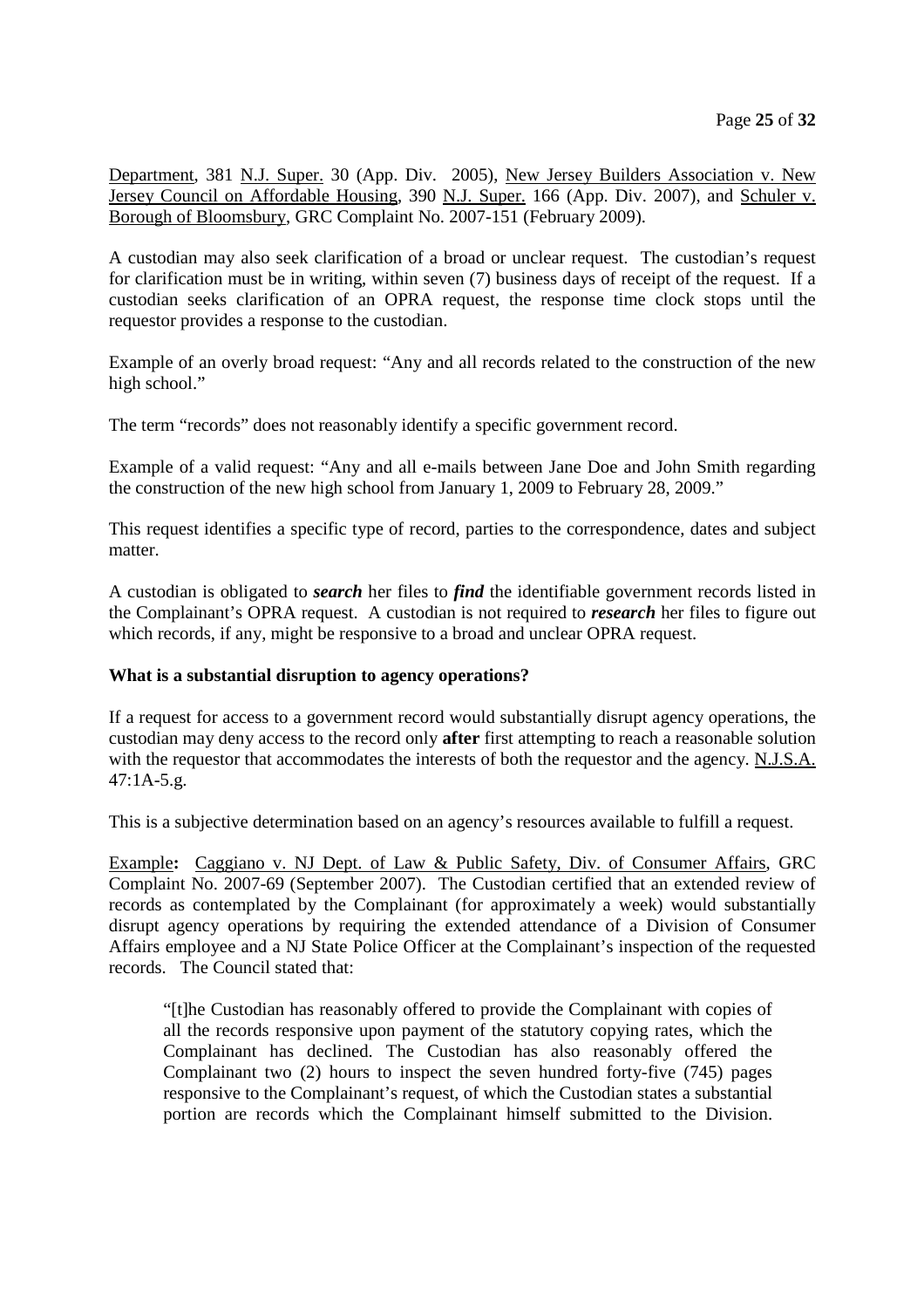Additionally, the Custodian has reasonably offered to accommodate the Complainant's request by charging a special service charge for the hourly rate of a Division of Consumer Affairs employee to monitor the Complainant's inspection of the requested records in the event that said inspection exceeds two (2) hours. Further, the Custodian has reasonably offered to copy the remaining records at the OPRA copying costs in the event the Complainant exceeds a reasonable amount of time for the record inspection, which the Custodian states is one (1) business day. However, the Complainant objects to paying any inspection fees, as well as a two (2) hour inspection time limit."

The Council held that "because the Custodian has made numerous attempts to reasonably accommodate the Complainant's request but has been rejected by the Complainant, the Custodian has not unlawfully denied access to the requested record under N.J.S.A. 47:1A-5.c. and N.J.S.A. 47:1A-5.g.

# **Can a custodian deny me access to government records?**

Yes. There are 24 specific exemptions to public access contained in OPRA. These exemptions are listed in Section 1 of this guide. If a record requested, or portions of a record requested, fit into any of OPRA's 24 exemptions, the custodian may deny access.

If the custodian is unable to comply with a request for access, the custodian must indicate the specific reason for denying access on the request form and promptly return a copy to the requestor. N.J.S.A. 47:1A-5.g. The form must be signed and dated by the custodian, as it may serve as the basis for an appeal by the requestor to Superior Court or the Government Records Council. A custodian's response may be provided in another written format other than on the OPRA request form.

When responding to an OPRA request, a custodian must provide a response to each record requested.

#### **What can I do if a custodian denies me access to government records?**

OPRA provides that a person who is denied access to a government record can choose:

- 1. to file suit in Superior Court; or
- 2. to file a complaint with the Government Records Council. N.J.S.A. 47:1A-6.

A requestor cannot do both.

In Superior Court, a complaint must be filed within 45 days of the denial of access (Mason v. City of Hoboken, 196 NJ 51 (2008)). There is no statute of limitations for filing a Denial of Access Complaint with the GRC.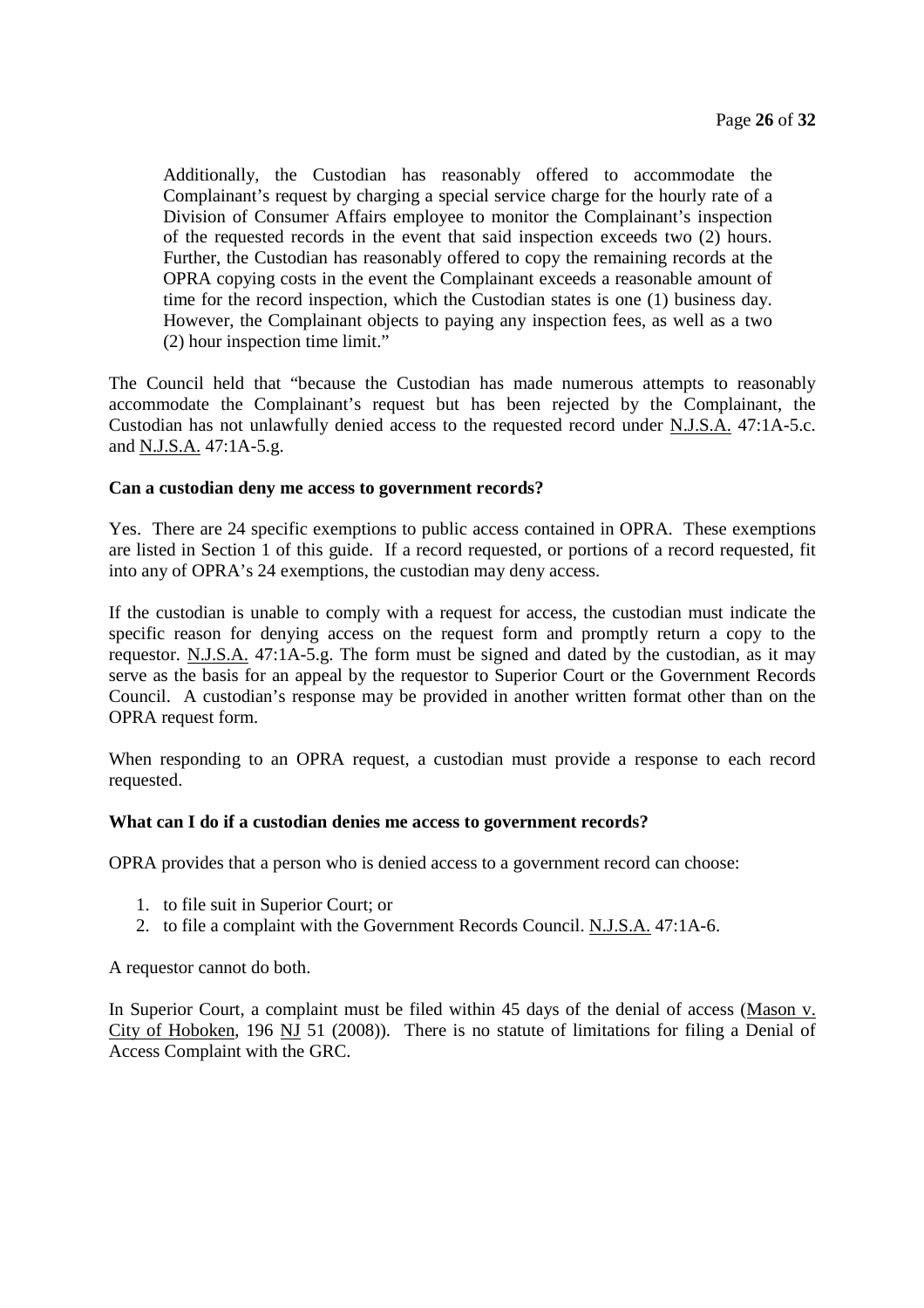# **How are complaints filed?**

To start a summary (expedited) lawsuit in the New Jersey Superior Court, a written complaint and an order to show cause must be prepared and filed with the court. The court requires a filing fee and the requestor must serve the lawsuit papers on the appropriate public official(s).

The court will schedule a hearing and resolve the dispute. Decisions may be appealed to the Appellate Division of the New Jersey Superior Court. Successful plaintiffs may be entitled to reasonable attorney fees. Plaintiffs should consider consulting with an attorney to learn about initiating and pursuing lawsuits in the New Jersey Superior Court.

The process for filing a complaint with the Government Records Council is described in Section 3 of this guide.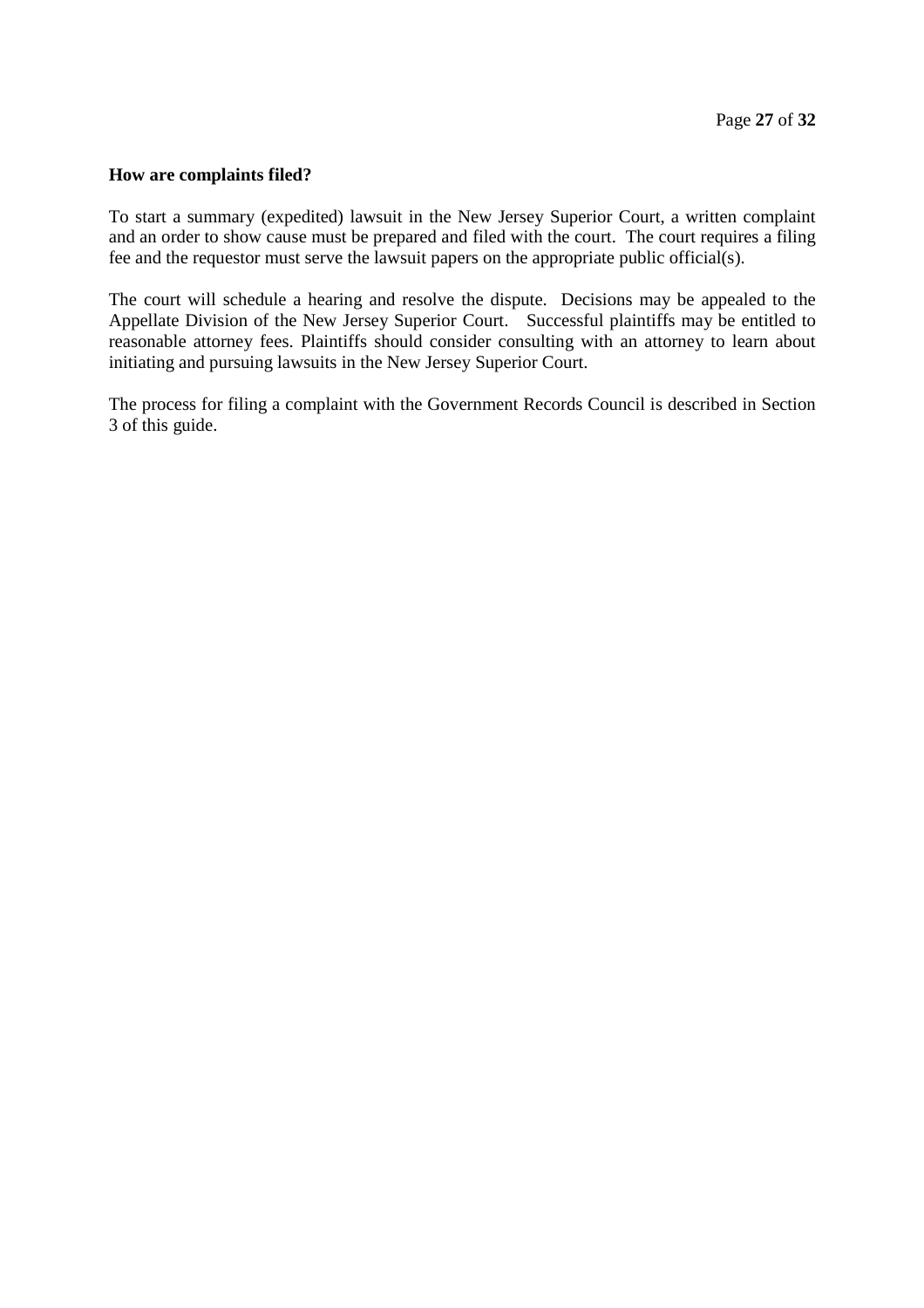# **SECTION 3 – THE GRC**

# **What is the Government Records Council?**

OPRA established the Government Records Council (GRC) in the New Jersey Department of Community Affairs.

The members of the Government Records Council are the Commissioner of the Department of Community Affairs or the Commissioner's designee; the Commissioner of the Department of Education or the Commissioner's designee; and three public members appointed by the Governor, with the advice and consent of the Senate, not more than two of whom shall be of the same political party. A public member shall not hold any other state or local elected or appointed office or employment while serving as a member of the Council.

OPRA permits the Government Records Council to employ an executive director and such professional and clerical staff as is necessary to help it carry out its functions.

#### **What are the duties of the Government Records Council?**

The Government Records Council has the statutory responsibility to:

- Establish an informal mediation program to facilitate the resolution of disputes regarding access to government records;
- Receive, hear, review, and adjudicate a complaint filed by any person concerning a denial of access to a government record by a records custodian;
- Issue advisory opinions, on its own initiative, as to whether a particular type of record is a government record which is accessible to the public;
- Prepare guidelines and an informational pamphlet for use by records custodians in complying with the law governing access to public records;
- **Prepare an informational pamphlet explaining the public's right of access to government** records and the methods for resolving disputes regarding access, which records custodians shall make available to persons requesting access to a government record;
- **Prepare lists for use by records custodians of the types of records in the possession of** public agencies which are government records;
- Make training opportunities available for records custodians and other public officers and employees to explain the law governing access to public records; and
- Operate an informational Web site and a toll-free help-line staffed by knowledgeable employees of the Council during regular business hours which will enable any person, including records custodians, to call for information regarding the law governing access to public records and allow any person to request mediation or to file a complaint with the Government Records Council when access has been denied.

#### **What is the scope of the GRC's authority?**

 The GRC only has authority over **access** to records maintained by a public agency at the time of an OPRA request.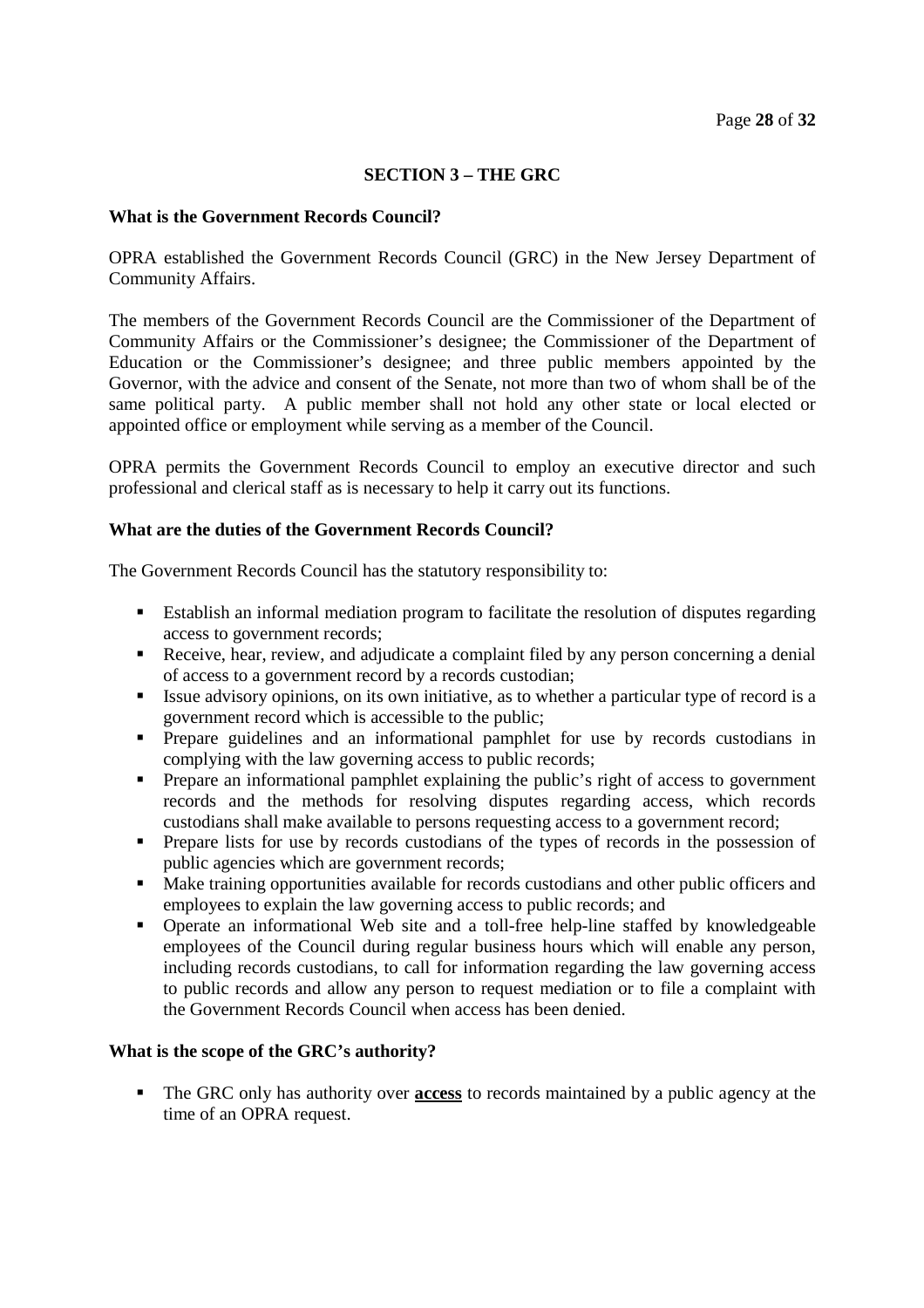- The GRC lacks authority over the accuracy of record content.
- The GRC does not have authority over the condition of records.
- The GRC lacks authority over records retention. For retention schedules, contact the New Jersey Department of State, Division of Archives and Records Management (DARM).
- The GRC does not have jurisdiction over the Judicial or Legislative Branches of State Government or any agency, officer, or employee of those branches.
- The GRC does not have authority over other types of records requests (administrative, common law, discovery).
- The GRC does not have authority over how a custodian uses his/her legal counsel.
- The GRC cannot adjudicate a complaint currently pending or previously adjudicated in New Jersey Superior Court.

#### **What can the Government Records Council do for me?**

The Government Records Council can provide guidance regarding the accessibility of government records. If you want to request a specific record or you have been denied access to a specific record, the GRC can inform you about any past decisions regarding the same or similar records, if any such cases exist. The GRC can also provide guidance regarding the request process and what to expect once an OPRA request is submitted. Also, the GRC can investigate your allegation of a denial of access should you decide to file an official complaint.

#### **How is a Denial of Access Complaint filed and handled?**

A complaint to the Government Records Council must be in writing on the official Denial of Access Complaint form. The complaint should set forth the facts regarding the request for access to the government records, describing the specific records requested, and the circumstances under which the records were requested, and the denial of access by the records custodian of the public agency. Complaint forms are available from the Council office or from the Council's website at www.state.nj.us/grc/register/.

Upon receipt of a complaint, the Government Records Council offers the parties the opportunity to resolve the dispute through mediation before a neutral mediator. Mediation is an informal, non-adversarial process having the objective of helping the parties reaches a mutually acceptable, voluntary agreement.

The mediator will help the parties to identify issues, will encourage joint problem-solving, and will explore settlement alternatives with the parties.

If any party declines mediation or if mediation fails to resolve the matter to the satisfaction of the parties, the Government Records Council will initiate an investigation concerning the facts and circumstances set forth in the complaint.

At the request of the Government Records Council, the public agency must provide a Statement of Information setting forth the facts regarding the request for access to the government records, describing the specifics of the custodian's denial to those records.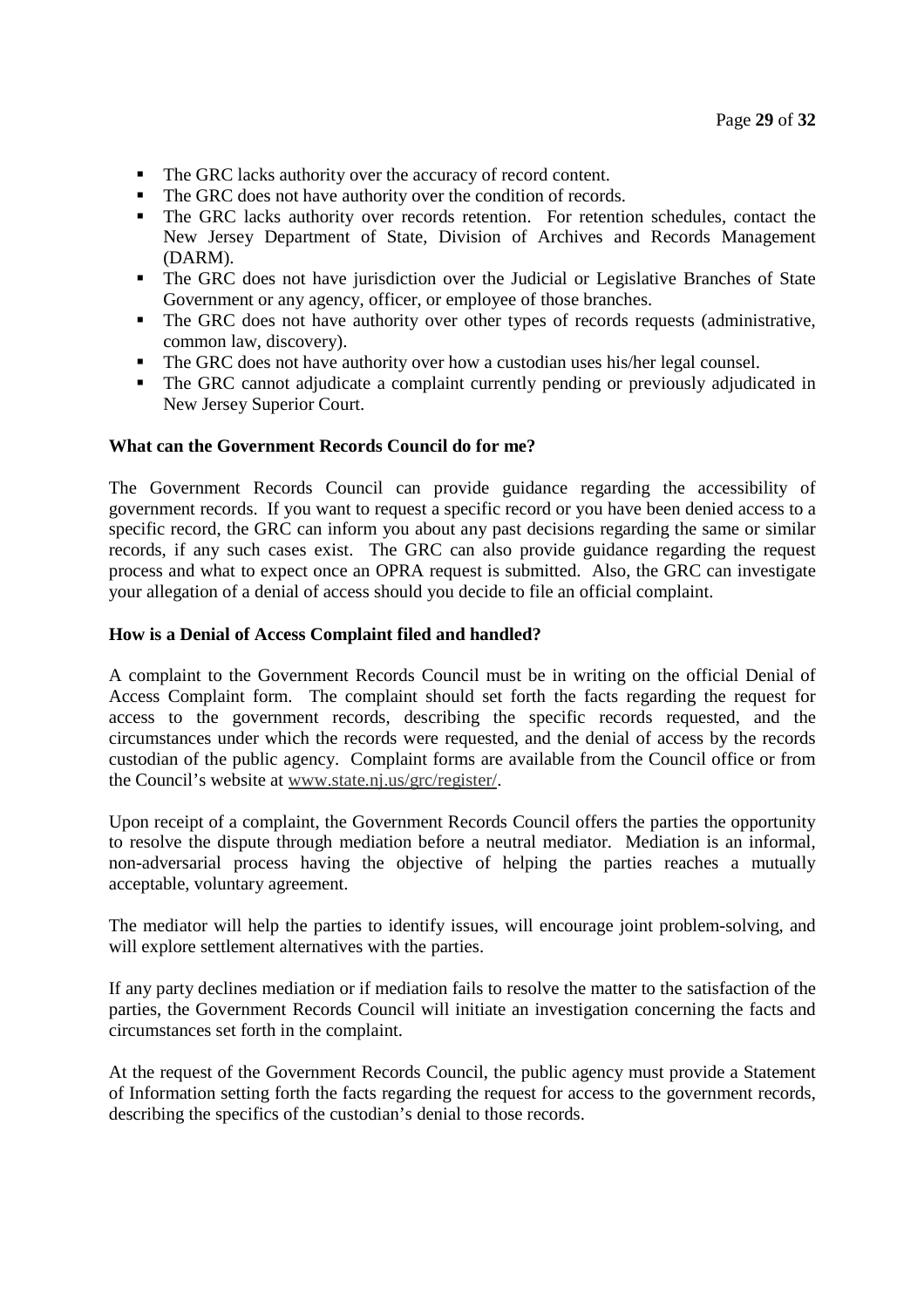# **What happens when the Government Records Council starts investigating a complaint?**

All proceedings of the Government Records Council are conducted as expeditiously as possible.

*Step 1:* The Council must decide whether the complaint is within its jurisdiction or whether the complaint is frivolous or without any reasonable factual basis.

*Step 2:* If the Council concludes that the complaint is outside its jurisdiction or that the complaint is frivolous or without factual basis, it will issue a decision in writing to dismiss the complaint. A copy of the Council's decision is sent to the complainant and the records custodian.

*Step 3:* If the Council determines that the complaint is within its jurisdiction and is not frivolous and has a factual basis, the Council will notify the records custodian of the nature of the complaint and the facts and circumstances set forth in the complaint.

*Step 4:* The custodian will have the opportunity to provide the Council with a response containing information concerning the complaint.

*Step 5:* If the Council is able to make a determination about whether a record should be provided based upon the complaint and the custodian's response, the Council will issue a decision in writing and send it to the complainant and the records custodian.

*Step 6:* If the Council is unable to make a determination about whether a record should be provided based solely upon the submissions, the Council may conduct a hearing on the matter at its discretion. The hearing will be held in conformity with the rules and regulations for hearings by a state agency in contested cases under the Administrative Procedure Act (N.J.S.A. 52:14B-1 et seq.), when they are applicable.

*Step 7:* Following the hearing, the Council will, by a majority vote of its members, render a decision as to whether the government record in question, or a portion of it, must be made available for public access to the requestor.

*Step 8:* If the Council determines by a majority vote that a custodian **knowingly** and **willfully** violated OPRA and is found to have **unreasonably** denied access under the **totality of the circumstances**, the Council will impose penalties provided for under OPRA.

*Step 9:* A final decision of the Council may be appealed to the Appellate Division of the New Jersey Superior Court.

Meetings held by the Council are subject to the Open Public Meetings Act. The Council may move into closed session during that portion of any proceeding in which the contents of a contested record would be disclosed.

Finally, the Council will not charge any party a fee in regard to complaints filed with the Council.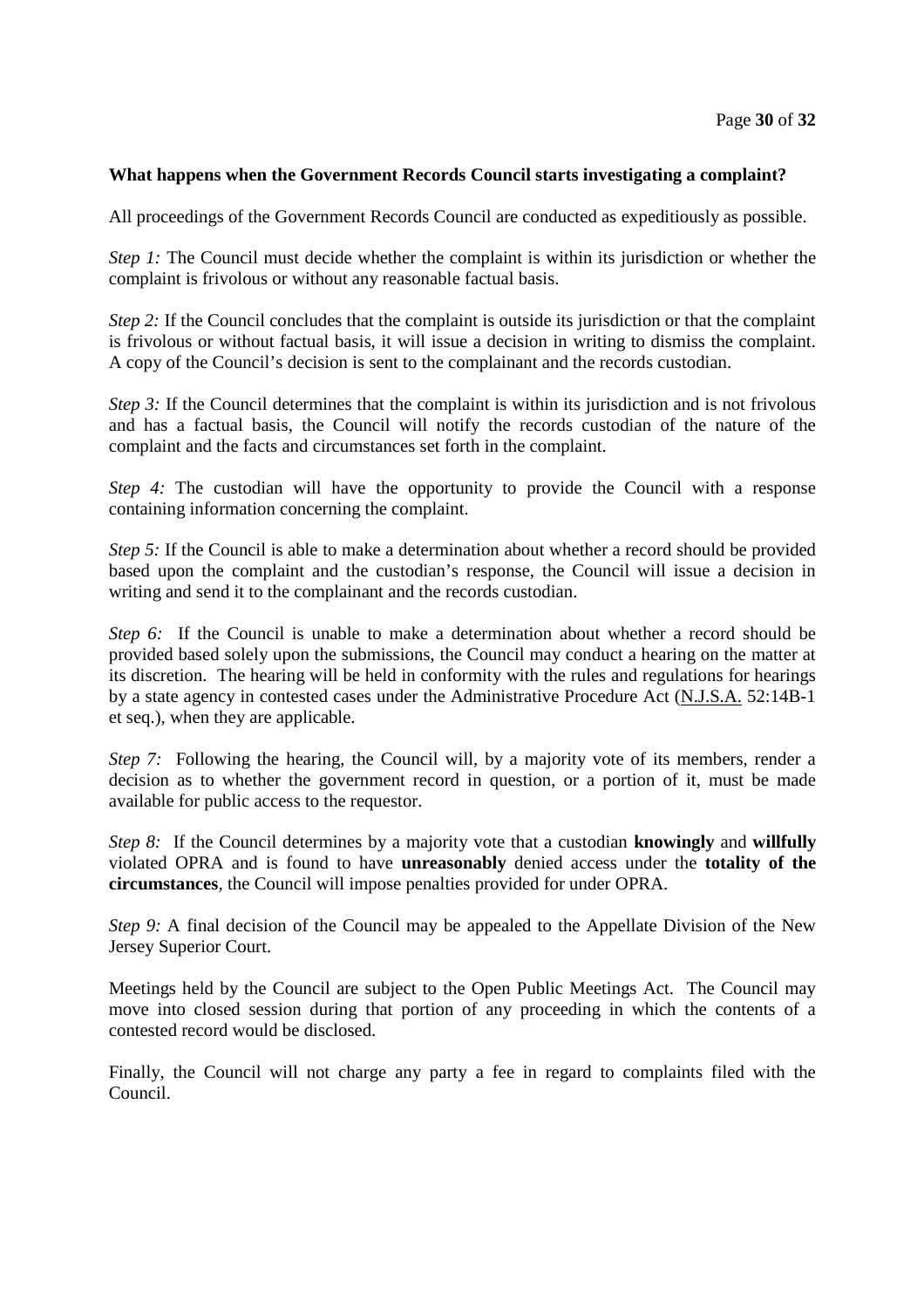# **What else should I know about Council hearings and actions?**

# Prevailing Party Attorney's Fees

If represented by counsel, a requestor who prevails in any proceeding shall be entitled to a reasonable attorney's fee. N.J.S.A. 47:1A-6.

Pursuant to Teeters v. DYFS, 387 N.J. Super. 423 (App.Div. 2006), a complainant is a "prevailing party" if he/she achieves the desired result because the complaint brought about a change (voluntary or otherwise) in the custodian's conduct. Also, when the requestor is successful (or partially successful) via a judicial decree, a quasi-judicial determination, or a settlement of the parties that indicates access was improperly denied and the requested records are disclosed.

Additionally, pursuant to Mason v. City of Hoboken and City Clerk of the City of Hoboken, 196 N.J. 51 (2008), a complainant is a "prevailing party" if he/she can demonstrate:

- 1. a factual causal nexus between plaintiff's litigation and the relief ultimately achieved; and
- 2. that the relief ultimately secured by plaintiffs had a basis in law.

If the decision of the public agency to deny access to the requested record is upheld, the public agency is not entitled to an attorney's fee from the requestor under OPRA.

#### Knowing and Willful Penalty

A public official, officer, employee, or custodian who knowingly and willfully violates OPRA and is found to have unreasonably denied access under the totality of the circumstances shall be subject to a civil penalty of \$1,000 for an initial violation, \$2,500 for a second violation, and \$5,000 for a third violation that occurs within 10 years of an initial violation. N.J.S.A. 47:1A-11. The penalty shall be collected and enforced in proceedings in accordance with the Penalty Enforcement Law of 1999.

An employee other than the custodian may be assessed a penalty. Appropriate disciplinary proceedings may be initiated against a public official, officer, employee, or custodian against whom a penalty has been imposed.

#### GRC's Regulations

For more information about the rules pertaining to the GRC's complaint process, see the GRC's promulgated regulations (*N.J.A.C. 5:105* (2008)) on our website at

www.state.nj.us/grc/home/rules/pdf/Promulgated\_Regulations.pdf.